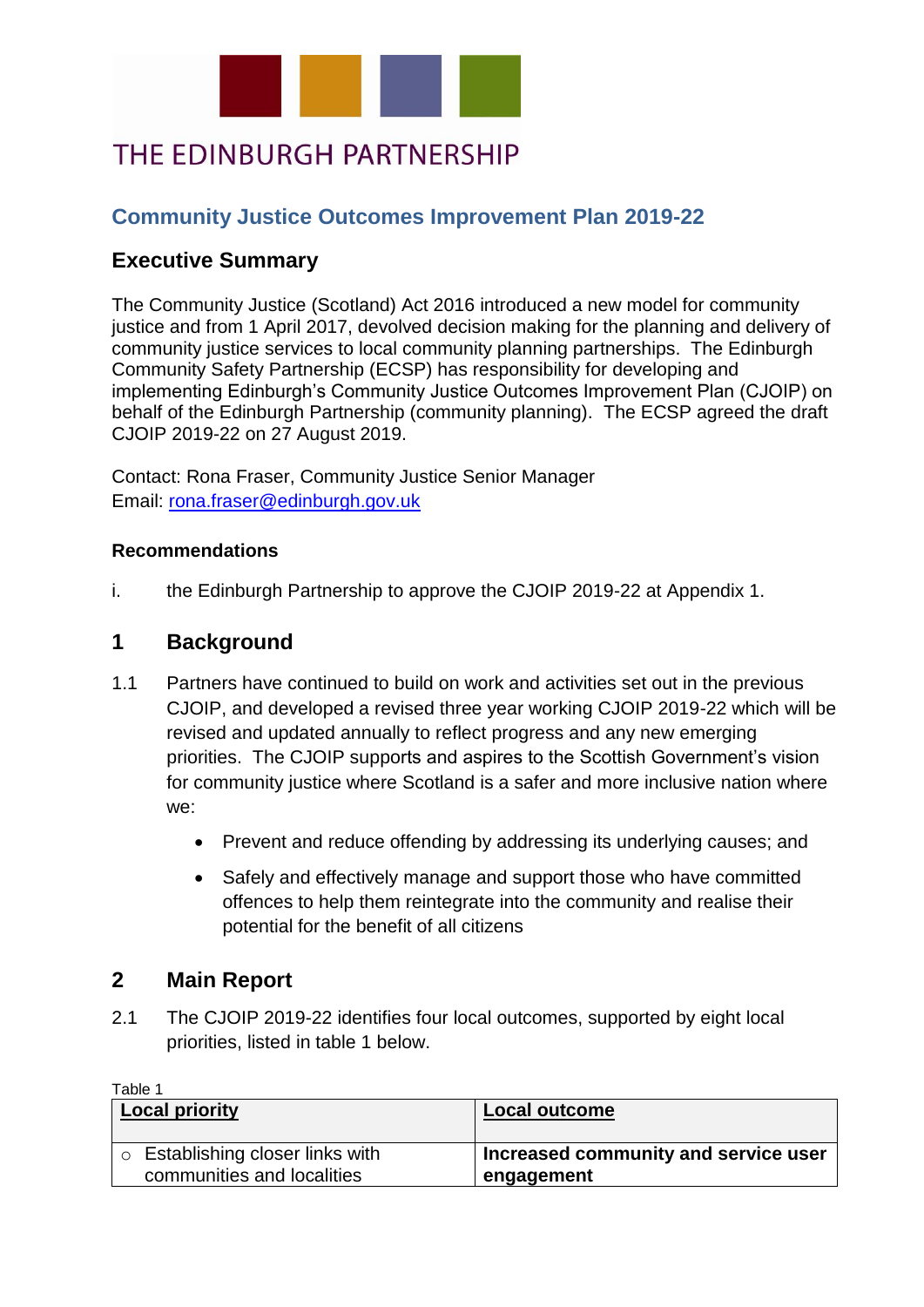| $\circ$                       | Increasing service user engagement<br>which actively informs service<br>development and delivery                                                                                                                                                            |                                                                                                                                      |
|-------------------------------|-------------------------------------------------------------------------------------------------------------------------------------------------------------------------------------------------------------------------------------------------------------|--------------------------------------------------------------------------------------------------------------------------------------|
|                               | $\circ$ Creating reporting arrangements into<br>the ECSP that demonstrate the impact<br>of our interventions and services<br>$\circ$ Establishing closer working links with<br>the third sector                                                             | Improved communication and<br>engagement with partners and the<br>third sector                                                       |
| $\circ$<br>$\circ$<br>$\circ$ | Improving access and sustainability of<br>housing for people in the criminal<br>justice system<br>Developing and delivering trauma<br>informed leadership<br>Delivering services which demonstrate<br>a greater awareness of men's<br>experiences of trauma | People in the criminal justice system<br>experience improved access to and<br>engagement with, housing and other<br>support services |
| $\circ$                       | Early identification of opportunities to<br>support vulnerable people so that<br>positive interventions can be<br>implemented sooner (through<br>developing an early intervention<br>strategy)                                                              | <b>Needs are identified and services</b><br>made available at the earliest<br>opportunity                                            |

- 2.2 ECSP partners will hold a planning and priorities meeting in December 2019 to agree subgroups and partner leads to take forward the CJOIP priorities. This will also include developing SMART actions to deliver the Action Plan at Appendix 3 in the CJOIP.
- 2.3 Once approved by the Edinburgh Partnership, the CJOIP 2019-22 will be submitted to Community Justice Scotland; the national agency for promoting leading standards of community justice across Scotland.

| <b>Contribution to:</b> | Low | Medium | High |
|-------------------------|-----|--------|------|
| • Sustainability        |     |        | ხ    |
| Equality<br>$\bullet$   |     |        |      |
| • Community Engagement  |     | 3      |      |
| • Prevention            |     |        | 5    |
| • Joint Resourcing      |     |        |      |

Contact details: Rona Fraser, Community Justice Senior Manager Email: [rona.fraser@edinburgh.gov.uk](mailto:rona.fraser@edinburgh.gov.uk)

#### Appendices:

Appendix 1: Community Justice Outcomes Improvement Plan 2019-22

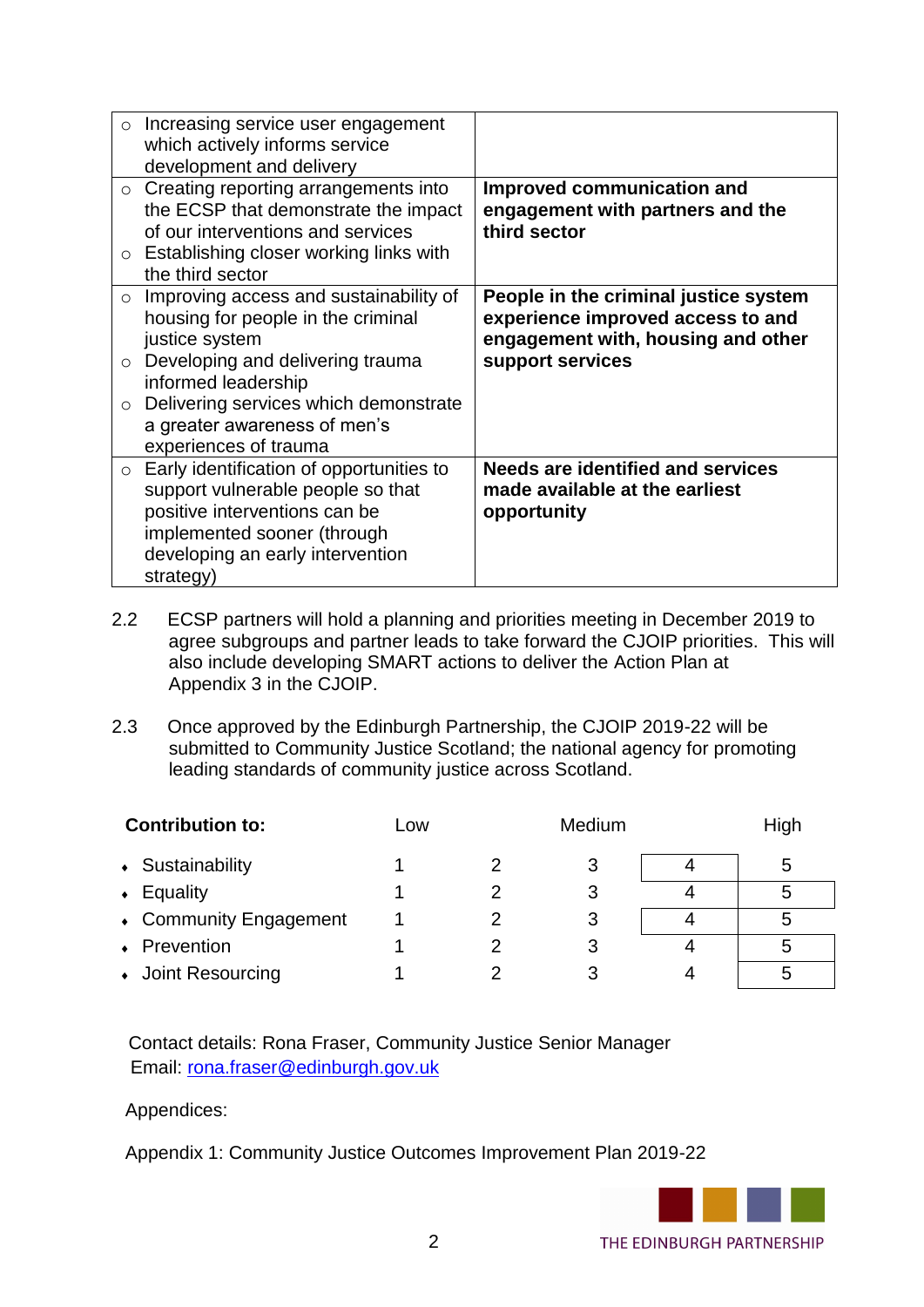# **Edinburgh Community Justice Outcomes Improvement Plan**

**2019 - 2022**



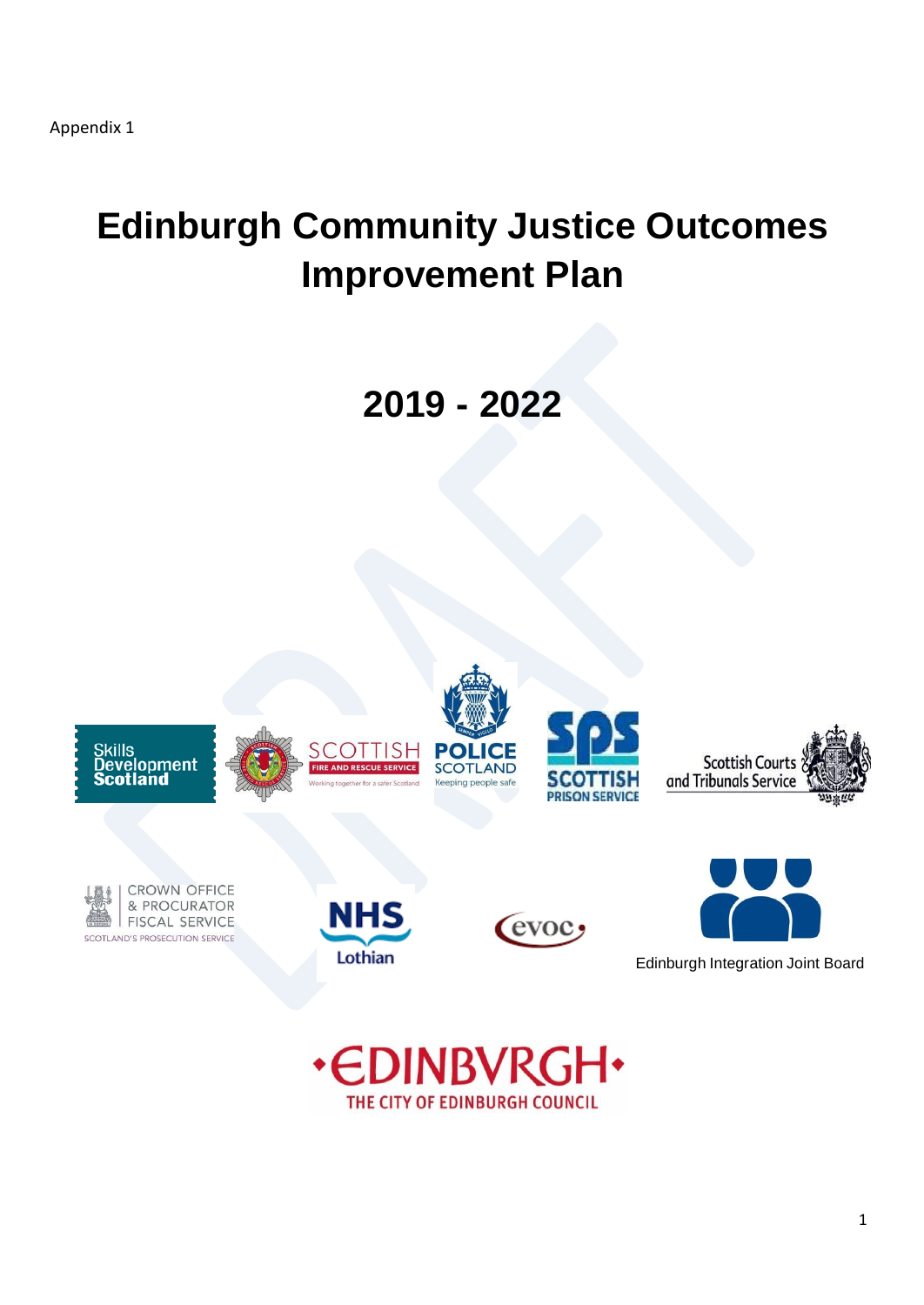#### **Edinburgh Community Safety Partnership**

#### **Community Justice Outcomes Improvement Plan 2019-22**

#### **Contents**

- 1. Introduction
- 2. Background
- 3. Local community justice outcomes and corresponding priorities
- 4. The community justice landscape
- 5. Contextual information
- 6. Priority areas for improvement (aligned to national outcomes and indicators)
- 7. Governance arrangements and community planning
- 8. Participation statement
- Appendix 1: Community Justice Partners
- Appendix 2: Resources; Links to local and national strategies and plans
- Appendix 3: Community Justice Action Plan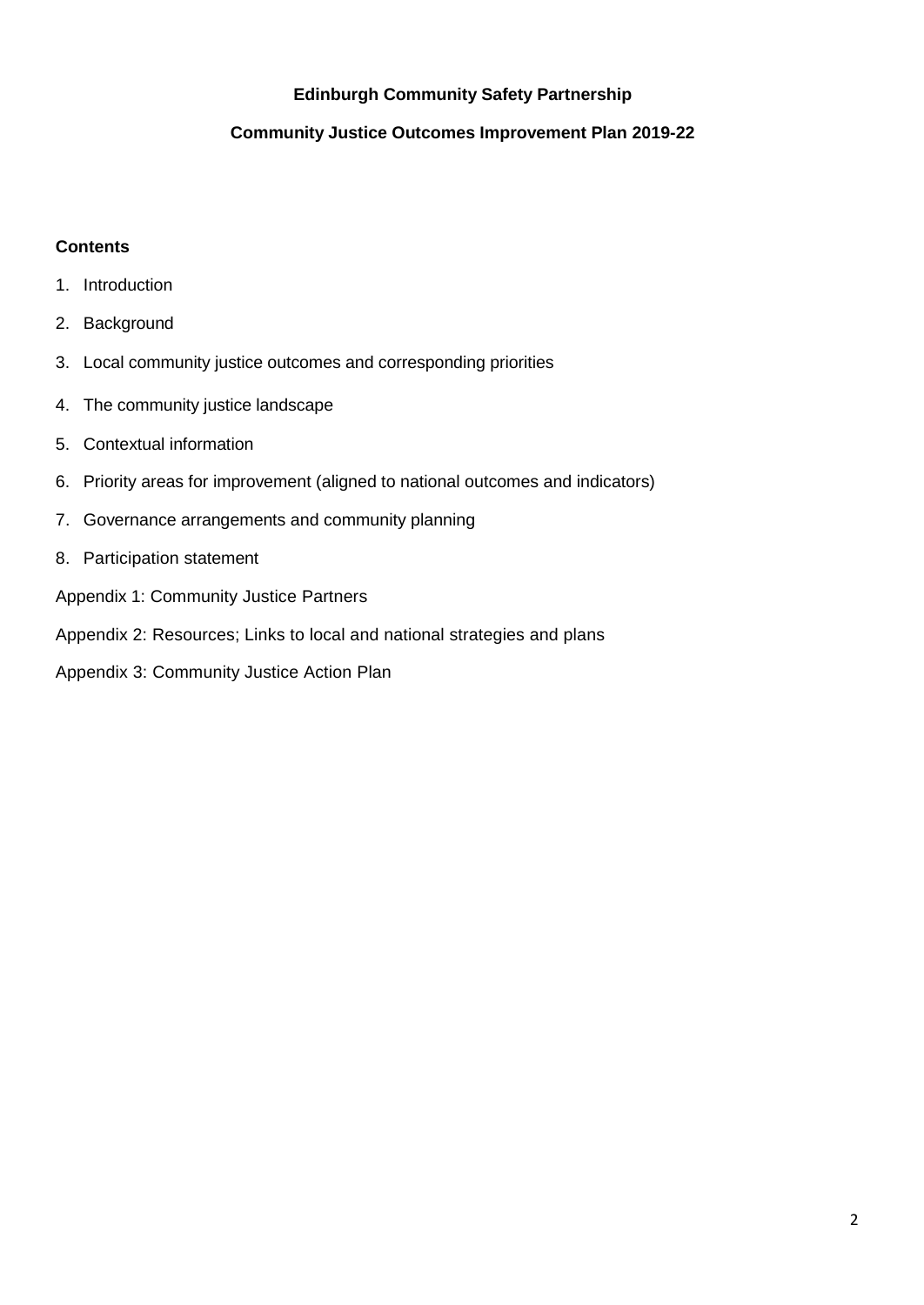#### **1. Introduction**

The Community Justice (Scotland) Act 2016 introduced a new model for community justice and from 1 April 2017, devolved decision making on the planning and delivery of community justice services to local community planning partnerships. Edinburgh's Community Safety Partnership (ECSP) (incorporating community justice), has responsibility for developing and implementing the Edinburgh Community Justice Outcomes Improvement Plan (CJOIP) on behalf of the Edinburgh Partnership (community planning).

The ECSP is committed to improving outcomes for people in community justice and aspires to achieving the Scottish Government's vision for community justice where Scotland is a safer, fairer and more inclusive nation where we:

- prevent and reduce offending by addressing its underlying causes
- safely and effectively manage and support those who have committed offences to help them reintegrate into the community and realize their potential for the benefit of all citizens.

#### **2. Background**

The [CJOIP 2017/18](http://www.edinburgh.gov.uk/download/downloads/id/9174/edinburgh_community_justice_outcomes_improvement_plan_201718.pdf) provided an overview of the work of community justice partners in Edinburgh in relation to the national outcomes and indicators, as well as listing the improvement actions to which partners had committed. Partners have reviewed the work carried out under those 2017/18 improvement actions and measured collective performance in relation to the national Community Justice [Outcomes,](https://www.gov.scot/binaries/content/documents/govscot/publications/publication/2016/11/community-justice-outcomes-performance-improvement-framework/documents/00510517-pdf/00510517-pdf/govscot%3Adocument?forceDownload=true)  [Performance and Improvement Framework.](https://www.gov.scot/binaries/content/documents/govscot/publications/publication/2016/11/community-justice-outcomes-performance-improvement-framework/documents/00510517-pdf/00510517-pdf/govscot%3Adocument?forceDownload=true) Examining the progress made against the CJOIP 2017/18 not only highlighted the success stories, but allowed partners to sharpen their focus onto areas which they agree should be priorities for the ECSP in delivering improved community justice outcomes locally. Those include, for example:

Increasing service user engagement – in 2017/18, engagement events which explored the experiences of people subject to a Community Payback Order (CPO) or other form of supervision, were extended to include families visiting relatives and friends in HMP Edinburgh so that their views can help develop community justice services. It is recognized however, that extending the engagement reach has not enabled us to capture the views of people who disengage with community justice services and that more work is needed to ensure that services are developed to be as accessible and inclusive as possible.

Housing sustainability for people in the criminal justice system – during 2017/18, housing options and homelessness services operating within HMP Edinburgh and HMYOI Polmont were reviewed to coincide with the introduction of the [Sustainable Housing on Release for Everyone](http://www.sps.gov.uk/Corporate/Publications/Publication-5363.aspx) (SHORE) standards and their implementation from April 2018. Adopting the standards has meant that staff engage with anyone entering prison to establish their housing situation, so that appropriate interventions can be put in place for those who may present as homeless before the end of their sentence. Embedding the standards and focusing on housing sustainability are the next steps in this work to be taken forward in 2019 and beyond.

individualized approach ensures each woman receives a tailored consistency of care, which increases the  $\;\frac{}{}\;_{3}$ Developing services which demonstrate a greater awareness of trauma – throughout 2017/18, [Willow](http://www.edinburgh.gov.uk/info/20048/crime/589/willow) continued to embed its trauma informed approach to supporting women in the criminal justice system through the provision of training to accommodation providers to enable them to support women that services find it most difficult to maintain in temporary accommodation, and who are at high risk of custody and hospitalization. A trauma informed care system approach has also been introduced, which includes training on managing complex cases so that a psychological formulation that informs a shared plan which all staff adopt across agencies, can be put in place for delivering an individual woman's care. This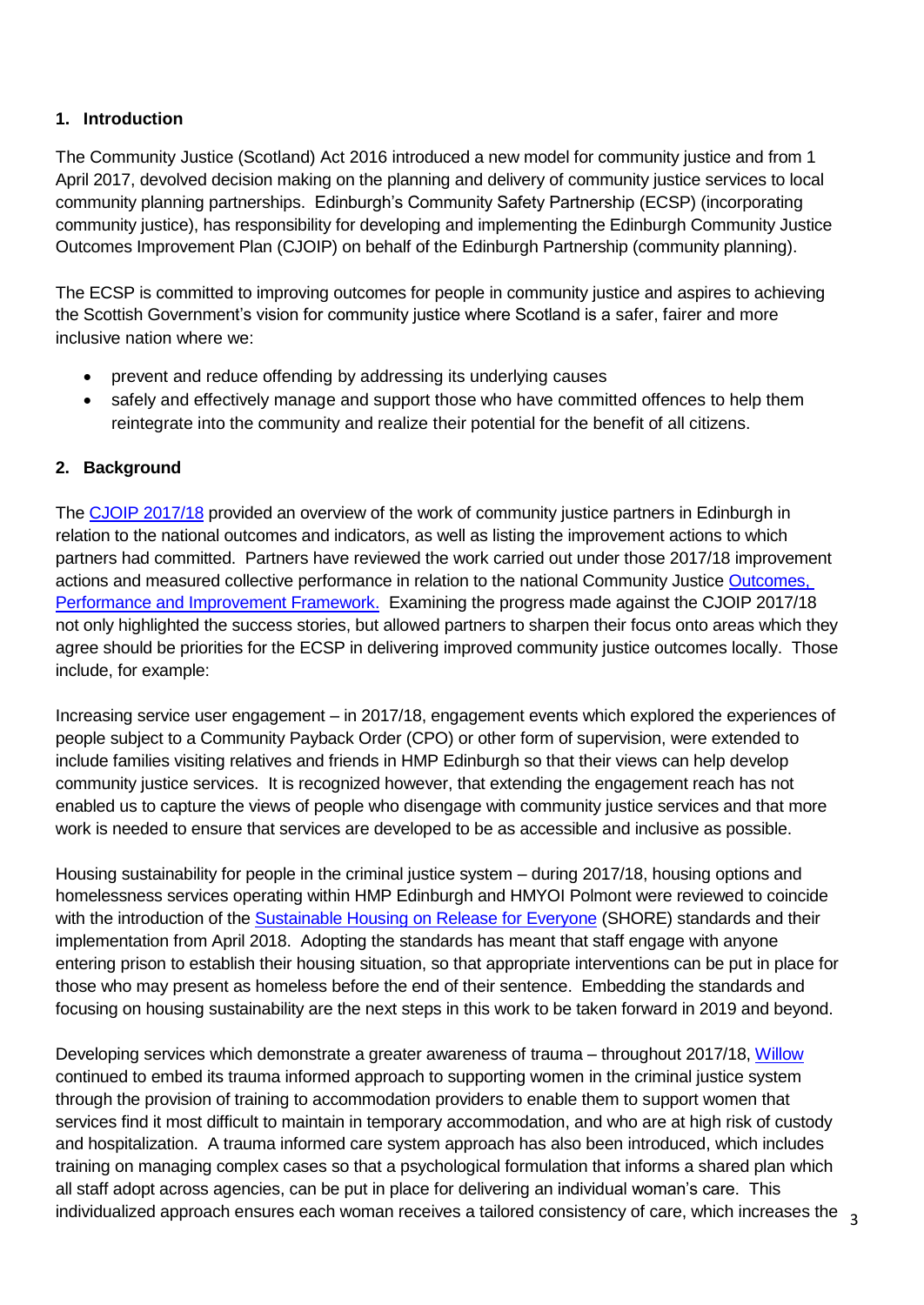safety and effectiveness of the intervention for both staff, and the woman being supported. This successful model is being introduced into men's services in 2019.

The above outlines some of the 2017/18 progress made under specific, developing areas of work identified as requiring further improvement and therefore, captured in Edinburgh's community justice local outcomes and supporting priorities for 2019-22.

#### Emerging trends

Edinburgh's revised CJOIP is a three year working document, in recognition of the ambition contained within the priorities and the realistic progress partners expect to achieve over this period. The CJOIP however, will continue to be revised and updated annually as required, to reflect progress made and ensure new and emerging priorities are included. For example, the CJOIP will be amended accordingly to reflect any work priorities as a result of changes in legislation such as, extending the presumption against short sentences from three to twelve months approved by the Scottish Parliament's Justice Committee in June 2019. This may require a specific focus on service planning to ensure that appropriate supports and supervision options are available to manage a possible increase in community interventions.

As it would not be possible to predict which community disposals would see an increase in demand, prior to implementation and in preparation, Criminal Justice Social Work (CJSW) may be required to research the needs of individuals who received sentences of between three and twelve months. Information on those for whom a CJSW report was prepared will be available however, there are many individuals who receive custodial sentences of twelve months or less who have had no contact with criminal justice and their risks and needs will not be readily known.

Similarly, following the Management of Offenders (Scotland) Bill for an Act of the Scottish Parliament which includes making provision for electronic monitoring (EM) of people who have been convicted of offences, the extension of EM to a wider range of disposals to strengthen community justice sentences is likely to be implemented as part of a package of support for individuals. Therefore, CJSW may need to be more creative in its approaches to dealing with both the impact of these changes and the resultant resource implications.

#### **3. Local community justice outcomes and corresponding priorities**

Edinburgh's CJOIP 2019-22 has identified four local outcomes shown in Diagram 1 below, to which eight supporting local priorities are aligned. Planned partner activity individually and collectively, to progress the local priorities is detailed in the improvement actions section of the Action Plan at Appendix 3, which in turn illustrates how local aspirations will contribute to the national outcomes. The CJOIP 2019-22 introduces new and further developing areas of work to achieve the local outcomes, while highlighting snapshots of ongoing activity under the related national outcomes. Most of the activity detailed in the [CJOIP 2017/18](http://www.edinburgh.gov.uk/download/downloads/id/9174/edinburgh_community_justice_outcomes_improvement_plan_201718.pdf) continues and is outlined and referenced throughout the CJOIP 2019-22 but is not expanded upon extensively to avoid duplication.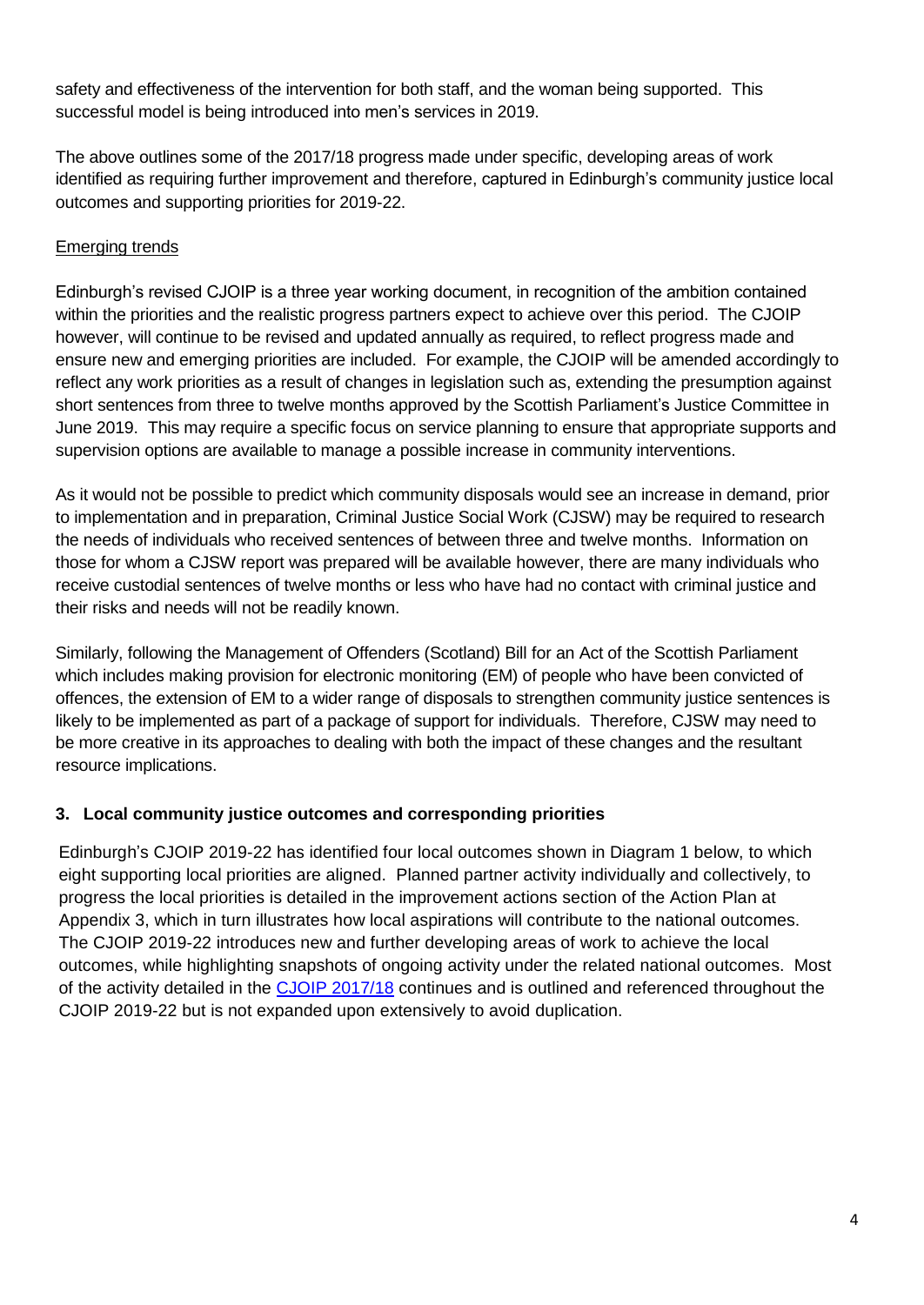#### Diagram 1

## • **Local priorities Local outcomes**

• establishing closer links with communities and localities increasing service user engagement which actively informs service development and delivery

**Increased community and service user engagement**

- creating reporting arrangements into the ECSP that demonstrate the impact of our interventions and services
- establishing closer working links with the third sector

**engagement with partners and the third sector**

**Improved communication and** 

- improving access and sustainability of housing for people in the • criminal justice system
- developing and delivering trauma informed leadership
- delivering services which demonstrate a greater awareness of men's experiences of trauma
- early identification of opportunities to support vulnerable people so that positive interventions can be implemented sooner • (through developing an early intervention /prevention strategy)

**People in the criminal justice system experience improved access to and engagement with, housing and other support services**

**Needs are identified and services made available at the earliest opportunity**

#### **4. The community justice landscape**

Community justice is a complex landscape within which a range of national strategies and local plans crossover, interlink, and provide the basis for collaborative working across partners and agencies. Diagram 2 below highlights individual partner outcomes and missions which collectively support the community justice vision to improve outcomes for people in community justice and to create safer, fairer, and more inclusive communities. Across partner priorities and plans, key themes emerge; a shift to prevention, collaborative working, fairness, assisting recovery, supporting people to fulfil their potential, reducing inequality, and preventing and reducing offending and crime.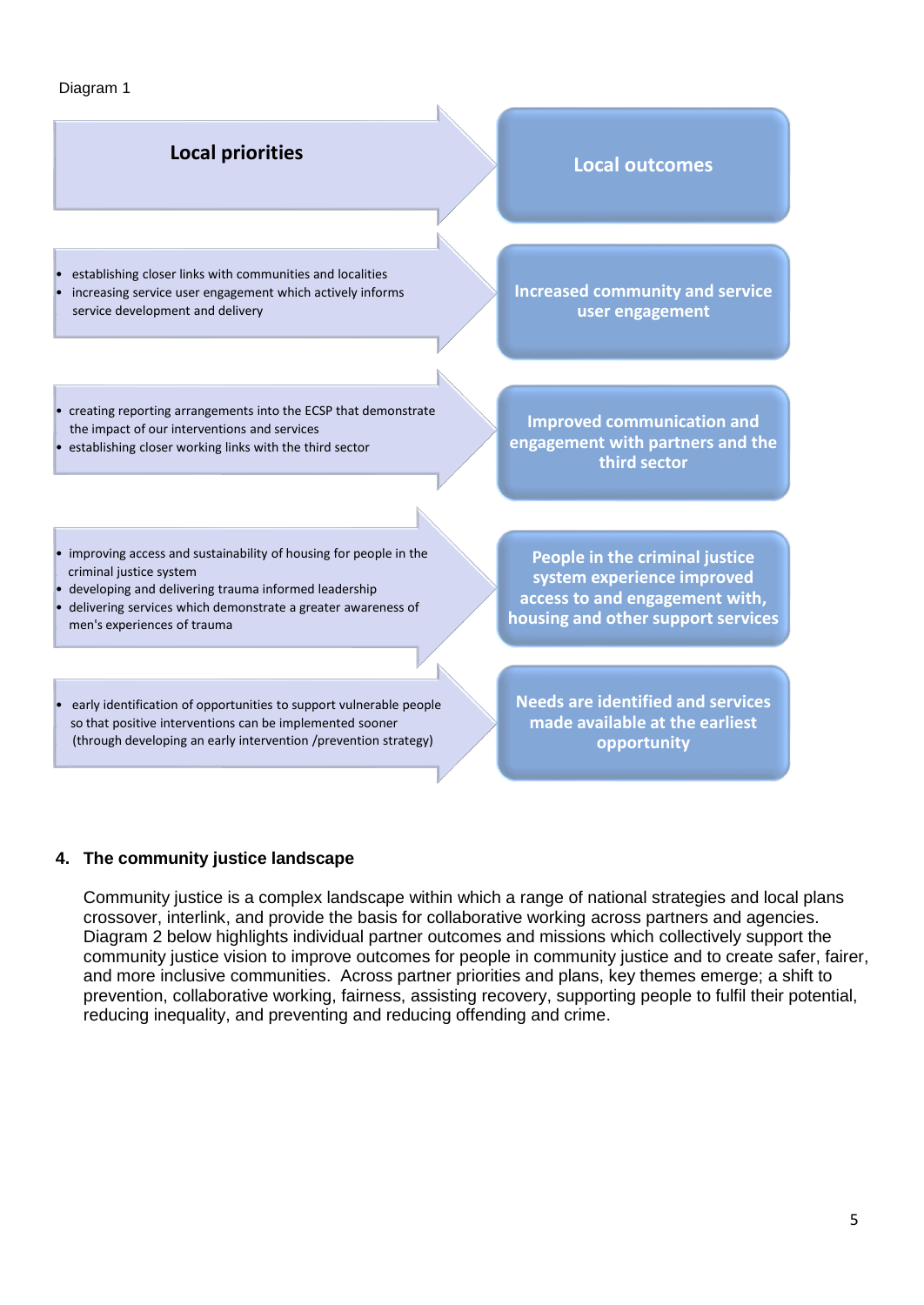



#### **5. Contextual information**

Edinburgh is recognized as an affluent and growing city however, it is a city of contrasts with wide levels of inequality, and is home to some of the most deprived communities in Scotland<sup>1</sup>. Community justice planning takes place within this local context and some characteristics of the city are outlined below:

- Edinburgh has one of the fastest growing populations of any city in the UK. In the ten years to 2018, Edinburgh's population grew by 13.1% from 458,500 to 518,500. The latest (2016 based) projections suggest the trend will continue with the population expected to grow by a further 7.2% to 555,400 by 2029<sup>2</sup>, putting greater pressure on services.
- Edinburgh's child population (those between 0 and 15 years old) saw significant growth at 12.7% when compared with the rest of Scotland where the child population remained largely unchanged. Edinburgh also has a higher proportion of people aged 16 to 49 than the rest of Scotland<sup>3</sup>.
- Average incomes within the city are high with 75.6% of the working age population in employment; unemployment remains low at 3.6% in the year to March 2018; lower than other major UK cities<sup>3</sup>. Despite this, 13% of households have no adult in employment and over 80,000 residents live on

 $\overline{\phantom{a}}$ <sup>1</sup> [SIMD \(2016\),](https://www.gov.scot/Resource/0051/00510713.pdf)

<sup>2</sup> National records of Scotland 2018

<sup>&</sup>lt;sup>3</sup> [Edinburgh by Numbers \(2018\)](http://www.edinburgh.gov.uk/downloads/file/9904/edinburgh_by_numbers_2018)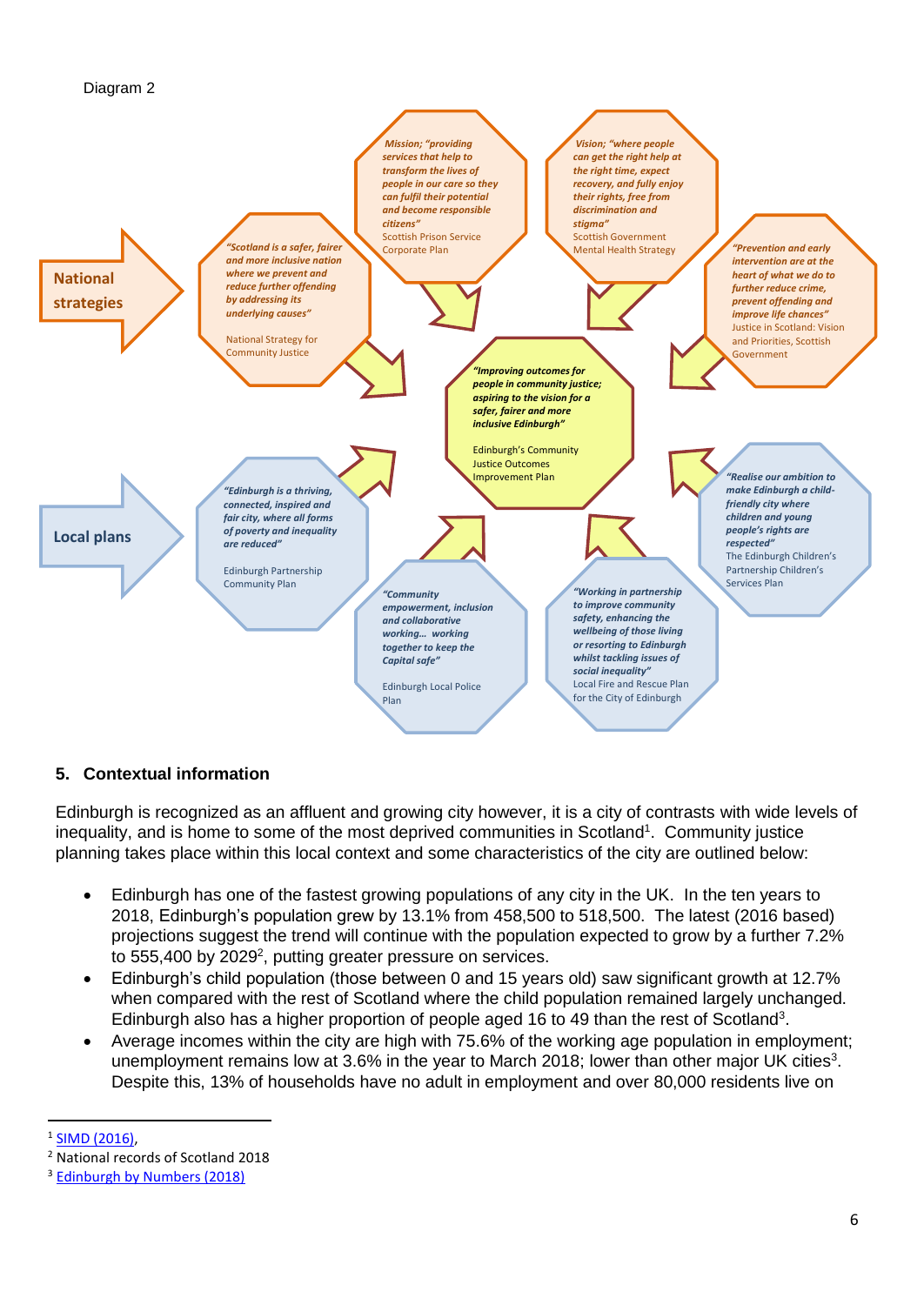incomes below the UK poverty threshold $4$ .

- 22% of Edinburgh's children grow up in poverty<sup>5</sup>, and in the most deprived areas, as many as 30% live in households below the poverty threshold, compared with Edinburgh's average of 16% of citizens living in poverty.
- People living in areas of deprivation are at greatest risk of crime, and those areas where poverty is highest tend to show that residents are less satisfied with their neighbourhood as a place to live and feel less safe in it after dark $6$ .
- Police Scotland has recorded an increase in the number of [crimes committed in Edinburgh,](https://www.gov.scot/publications/recorded-crime-scotland-2017-18/pages/12/) from 29,581 in 2016/17, to 33,080 in 2017/18 and the [economic and social costs of crime](https://www.gov.scot/Topics/Statistics/Browse/Crime-Justice/Publications/costcrimjustscot/costcrimjustdataset) (adult criminal justice system, criminal procedures, community services/disposals) to the local authority and to communities is significant.
- Latest Scottish Government figures show that [reconviction rates in Edinburgh](https://www2.gov.scot/Publications/2018/09/6289/downloads) (based on residence) were 24.7% in 2015/16 compared with the national average of 27%, and 24.6% in 2016/17 compared with the national average of 27.2%.
- The average house price in Edinburgh is six times the average gross annual earnings in the city making it the least affordable city in Scotland to buy a home; demand for affordable housing is high and rising housing costs are a major contributor to poverty, inequality, and homelessness.
- Latest estimated figures show that 6500<sup>7</sup> people aged between 15 and 64 in Edinburgh are experiencing problem drug use.
- Edinburgh faces a particular challenge around alcohol with the cost of alcohol related harm estimated at £221 million per year. The issue is not confined to a small minority, with research suggesting that 43% of the adult population drinks more than the Scottish Government's recommended limits<sup>8</sup>.
- Mental illness is one of Scotland's major public health challenges with one in three people estimated to be affected by mental ill-health in any one year. [Latest figures](https://www.scotpho.org.uk/media/1068/scotpho-hwb-profiles-aug2016-edinburgh.pdf) show that 14.2% of Edinburgh's population was prescribed drugs for anxiety/depression/psychosis compared with a national average of 17.4%.
- A greater focus on prevention and early intervention has seen the number of people experiencing homelessness in Edinburgh fall from a peak of 5190 in 2006/7<sup>9</sup> to 3340 in 2018/19. However, there remains significant pressure on temporary accommodation services due to the acute lack of affordable housing. Housing costs in Edinburgh continue to rise and for those on lower incomes, the number of new homes being built does not meet housing need and demand.
- [Latest figures](https://www2.gov.scot/Topics/Statistics/Browse/School-Education/exclusiondatasets/exclusionsdataset2017) show that there were 1053 instances of exclusion from local authority schools in Edinburgh in 2016/17; down from 1095 the previous year. [Research](https://www.ed.ac.uk/news/2013/exclusionprison-280213) shows that pupils excluded from school at age twelve are four times more likely than other children to be imprisoned as adults. Boys, children living in single parent families, and those from the most deprived communities were most likely to be excluded from school.
- Edinburgh's [Locality Improvement Plans](http://www.edinburgh.gov.uk/info/20017/our_main_offices/1663/locality_improvement_plans) contain more detailed local area profiles and local priorities for each of the City's four locality areas; partners seek to plan, develop and deliver services that are proportionate to need and through regular engagement with communities of place and interest.
- Prison numbers remain stubbornly high; a snapshot of prison numbers taken in April over the past three years, showed that there were 781, 730 and 806 male prisoners in HMP Edinburgh in 2017, 2018, and 2019 respectively. Of those numbers of male prisoners, 271, 254, and 290 were males in HMP Edinburgh who had an Edinburgh postcode.
- Female snapshot figures taken over the same period showed that there were 92, 104, and 111 females in HMP Edinburgh over the past three years. Of those numbers of females in HMP Edinburgh, 9, 16, and 15 had an Edinburgh postcode.

 $\overline{a}$ 

<sup>4</sup> defined as 60% of the UK median household income (DWP)

<sup>5</sup> End Child Poverty (ECP) coalition data 2018

<sup>6</sup> [Edinburgh People Survey \(2018\)](http://www.edinburgh.gov.uk/downloads/download/570/edinburgh_people_survey_2017_results)

<sup>7</sup> [http://www.isdscotland.org](http://www.isdscotland.org/)

<sup>8</sup> <http://www.edinburghadp.co.uk/>

<sup>9</sup> [http://www.edinburgh.gov.uk/download/meetings/id/53301/item\\_74\\_-\\_strategic\\_direction\\_for\\_tackling\\_homelessness](http://www.edinburgh.gov.uk/download/meetings/id/53301/item_74_-_strategic_direction_for_tackling_homelessness)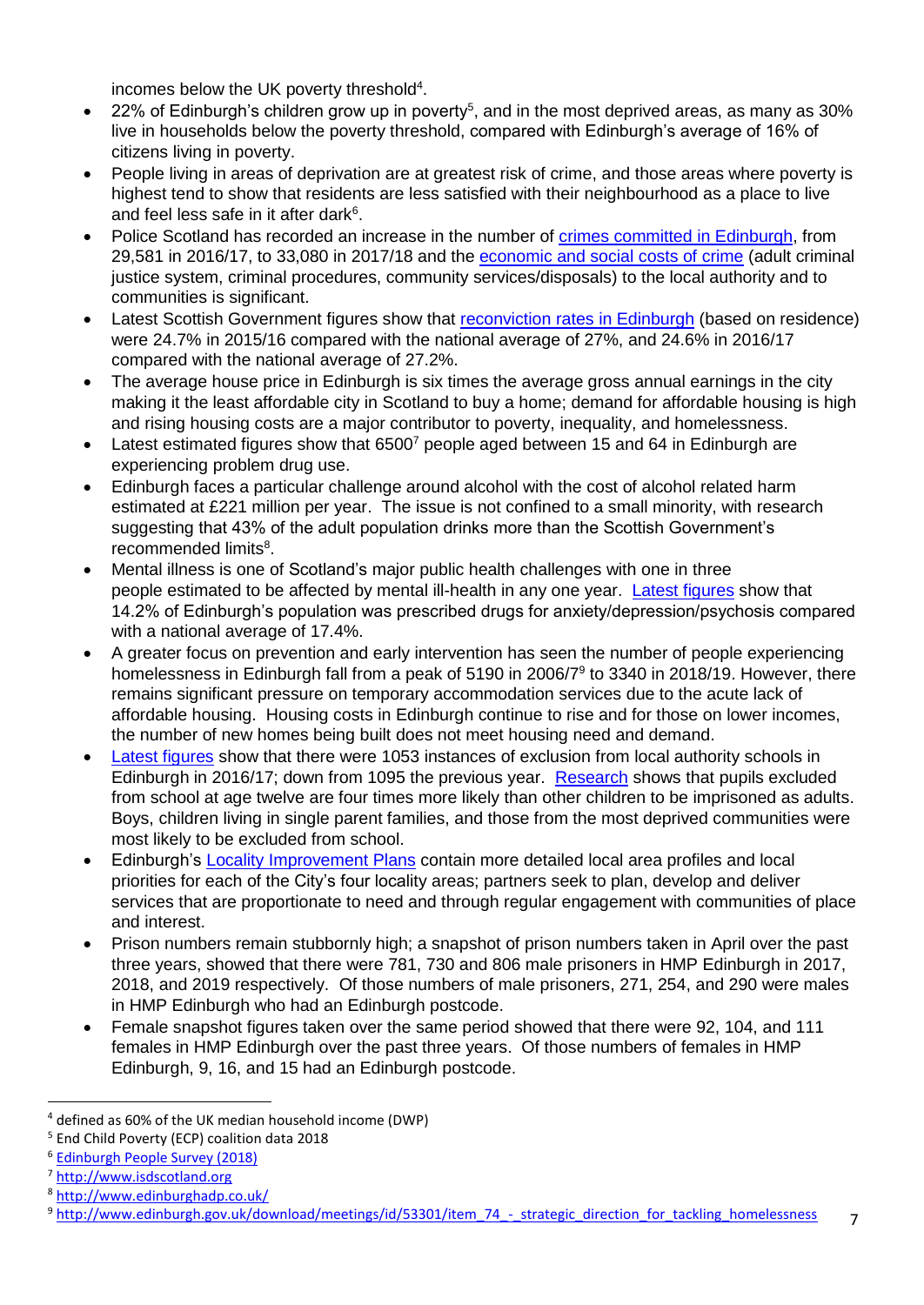- Snapshot figures for males taken in April over the past three years, showed 80, 78 and 107 prisoners with an Edinburgh postcode were held on remand across the estate. For females, the figures were 7, 5 and 5 respectively.
- A sample of monthly release figures taken in April over the past three years showed that figures remained relatively stable, with 52, 41 and 42 males liberated to Edinburgh from across the prison estate. In April each year, female liberations from across the estate to Edinburgh were 4, 3, and 8 respectively.
- In 2018/19, we completed 1625 Criminal Justice Social Work Reports.
- Social Work Diversion Reports showed that in 2018/19, 237 individuals were diverted from prosecution, down from 279 in 2017/18.
- At the time of reporting, following preparation of a Criminal Justice Social Work Report, 264 people received a custodial sentence.
- 836 individuals commenced Community Payback Orders and 231 commenced Drug Treatment and Testing Orders.

#### **6. Priority areas for improvement (aligned to national outcomes)**

This section outlines the work of community justice partners in Edinburgh in support of the four local outcomes, and sets out the eight local priority areas for improvement actions. Each local priority is aligned to a local outcome and its corresponding national outcome for ease of presentation and reporting however, the local priorities may cut across more than one of the national outcomes. Planned activity to progress each priority is listed below and summarized in the Action Plan at Appendix 3.

#### **STRUCTURAL OUTCOMES**



#### **Local priority 1: establishing closer links with communities and localities**

The multifunctional Family and Household Support service incorporating family support, household support and community safety has a key role in promoting prevention and early intervention work in communities. Family and Household Support works with individuals and families to prevent problems escalating, assist with neighbour disputes, and ensure that people get the support they need to empower them to make positive changes in their lives, whilst challenging antisocial attitudes and behaviour. Family and Household Support shares many of its priorities with community justice and therefore community justice services are looking to make closer links with Family and Household Support and establish a fully co-ordinated and mutually beneficial approach to improving outcomes for individuals and communities. This priority will complement existing partnership working.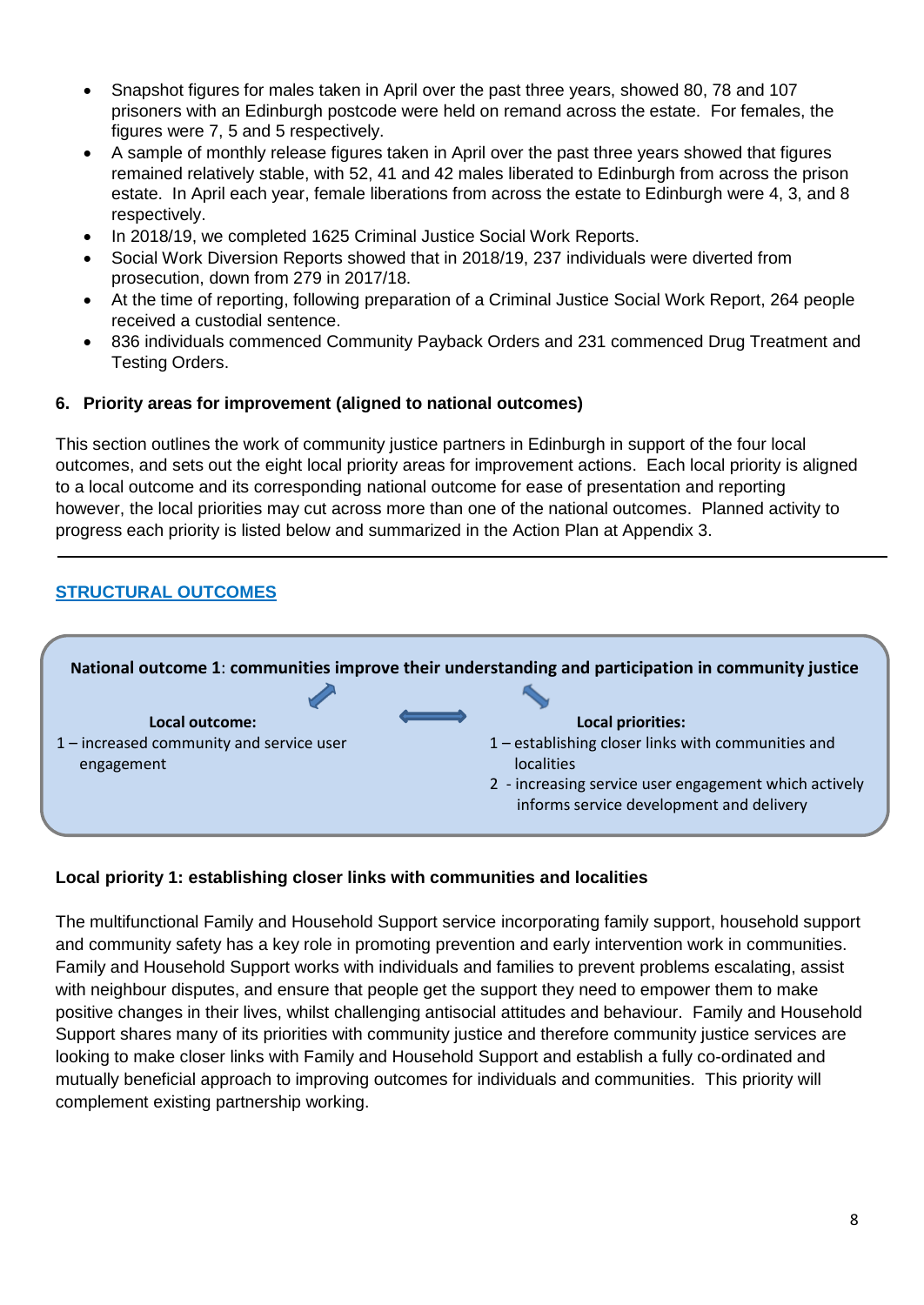- By ensuring that Criminal Justice Social Work is represented at Community Improvement Partnerships in each locality to improve collective understanding of community justice
- Through aligning the ECSP (community justice and community safety planning) with the locality planning process currently being established
- Ensure connections are made across the related strategies in Community Safety and Youth Justice
- By establishing a suitable mechanism to capture local Family and Household Support activity which supports community justice outcomes and facilitates opportunities for joint working between Family and Household Support and Criminal Justice Social Work
- Promoting the Council's Safer and Stronger Communities structure, which brought together related areas of activity including community justice, homelessness and housing support, and addressing crime and antisocial behaviour through promoting community safety
- Making links with the 'Stronger Edinburgh' model; a roll out citywide of the Stronger [North](http://www.edinburgh.gov.uk/info/20043/community_safety/1166/strongernorth) approach
- By working with our Communications colleagues to create an effective local media campaign to promote community justice and its benefits to both internal and external partners

Partners are building on the structural changes outlined below, to support this local outcome.

#### Locality planning

Over the past year, community planning in Edinburgh has been examining its organizational structure and considering ways it can improve both its transparency and focus to address some of the key challenges faced by the city. The Edinburgh Partnership has agreed a new structure which includes establishing four new local community planning partnerships; one representing each of the four localities, to deliver their respective locality improvement plans. The creation of local partnerships represents an opportunity for greater alignment between the ECSP and locality planning through establishing a fully coordinated approach to addressing community justice and community safety priorities both centrally and locally.

#### Safer and Stronger Communities

In 2016, as part of a wider Council reorganization, and in response to the need to deliver more effective and responsive services which are more preventative in nature, a new division was created entitled Safer and Stronger Communities, led by the Council's Chief Social Work Officer. The establishment of Safer and Stronger Communities required comprehensive structural transformation, bringing together areas of work focused on protecting people which had previously been delivered under different service areas. The four areas of work sitting together under the revised structure are listed below:

• **Regulation and professional governance** spanning children and adult services – includes public protection, Chief Social Work Officer functions, quality assurance roles, and regulation functions covering statutory requirements for housing services and social work.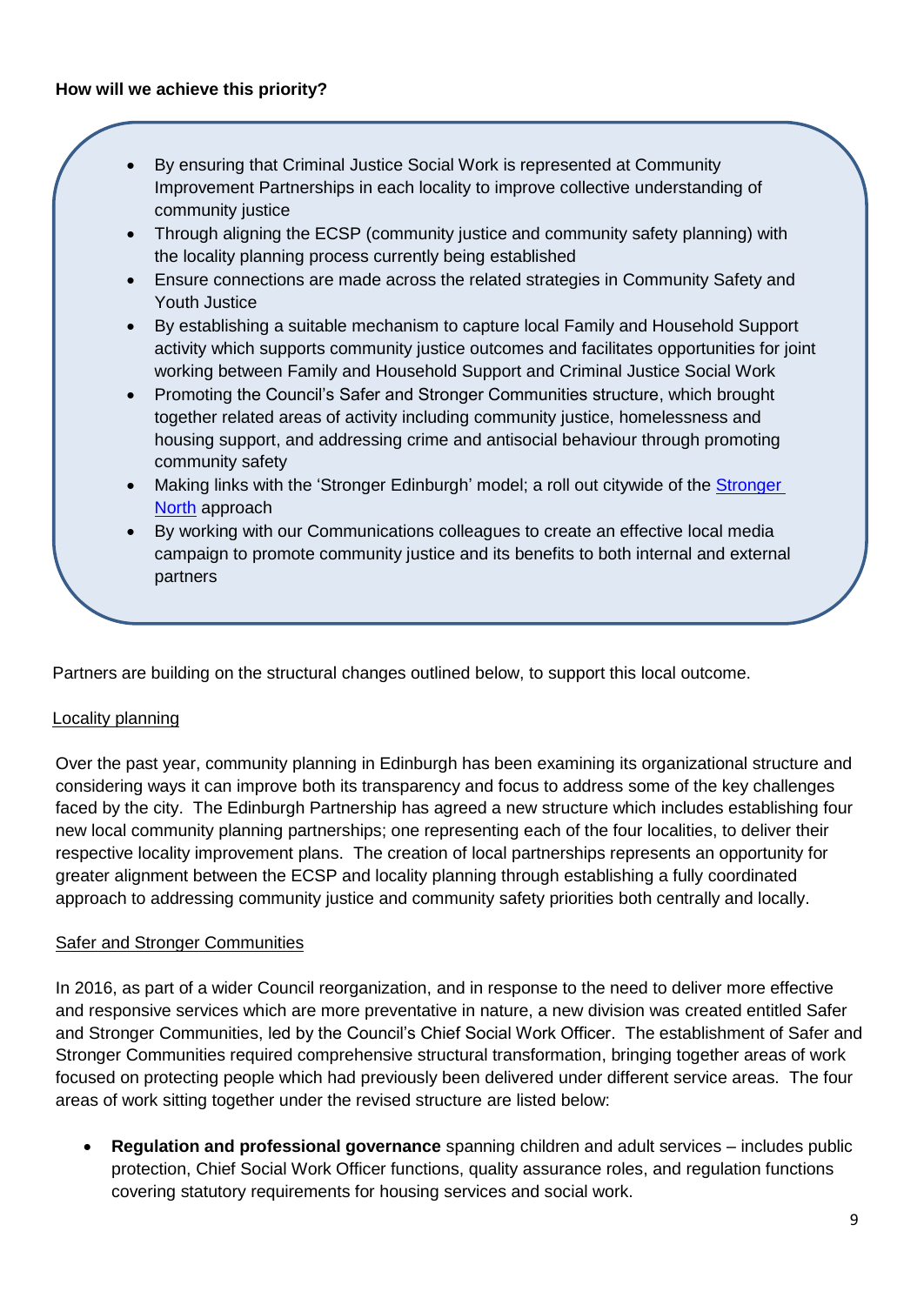- **Community Justice** bringing together Criminal Justice Social Work and city-wide community safety to improve community cohesion, wellbeing, and the management, co-ordination and rehabilitation of people who have committed offences.
- **Homelessness and Housing Support** including access to housing and support services to tackle homelessness, supporting recovery for people with complex needs, and assisting people to remain secure in their tenancies. Support also includes advice services providing benefits and welfare assistance, as well as outreach debt advice for prisoners in HMP Edinburgh.
- **Locality management**  the Council and key statutory partners (Police Scotland and Scottish Fire and Rescue Service), agreed four coterminous geographical areas referred to as localities and managed locally by a Locality Manager responsible for all locality based Council services in their area. The focus is on addressing the specific needs of each locality, increasing collaborative working with statutory and voluntary partners, and ensuring the emphasis is on prevention. The aforementioned Family and Household Support service sits within the locality management element of Safer and Stronger Communities.

All four work streams are committed to protecting people, in particular those who are the most vulnerable by focusing on welfare and social justice, and by tackling poverty and inequality. Regulation and professional governance, community justice (including community safety), and access to housing and support services, collectively support the work of the ECSP.

#### **Local priority 2: increasing service user engagement which actively informs service development and delivery**

Although routine engagement takes place with communities of interest and extensive engagement was carried out with communities during the development of the [Locality Improvement Plans](http://www.edinburgh.gov.uk/info/20017/our_main_offices/1663/locality_improvement_plans) to understand community needs, encouraging disenfranchised and vulnerable people to share their views remains a challenge. More work is needed to establish why people do not feel they can or want to engage with services, and to capture their views on how services and consultation exercises may be adapted to encourage engagement.

## **How will we achieve this priority?**

- By supporting and engaging with the service user led group Just Us, which was developed by women being assisted by Willow; a service providing group work /key work support to women with involvement in the criminal justice system to address a range of issues including mental health, trauma, offending, wellbeing, substance abuse, relationships and coping strategies
- Developing a framework for regular service user engagement which will assist with the quality assurance of existing service provision and see appropriate improvements introduced based on feedback received
- Through the development of 'People's Stories'; this model is about social work staff meeting with individuals who use social work services to hear about their life experiences and the impact on their lives of a social work intervention. This work will champion good practice while identifying areas for improvement. The model will see twelve people each year who have experienced community justice /the criminal justice system, participating in the research with regular progress reports submitted to the Chief Social Work Officer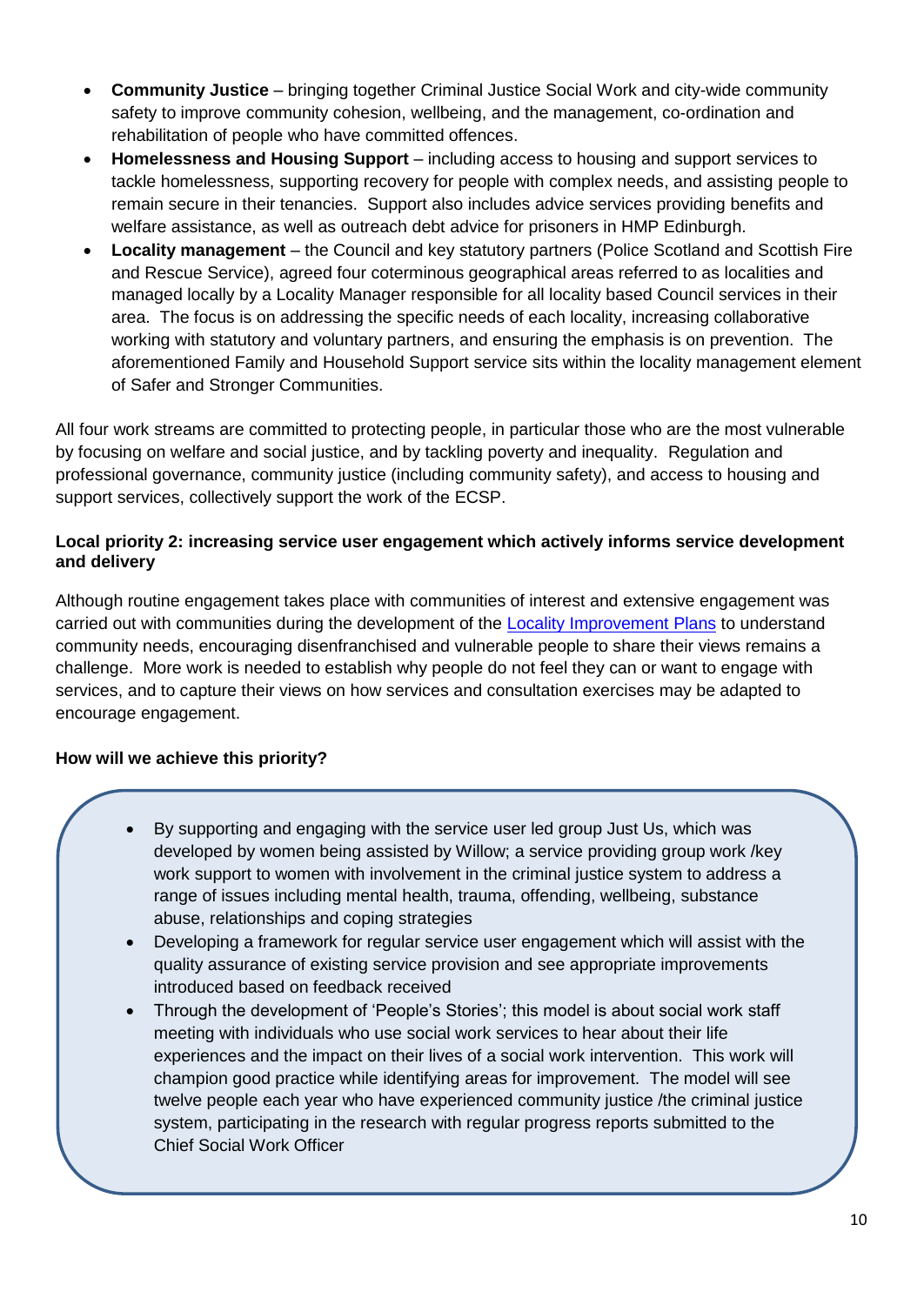- By employing a co-production process; consulting with men throughout the development of the men's service
- By ensuring the ECSP is kept updated with the feedback from service users' input through the aforementioned engagement framework and model

Some of the work carried out which continues to build on existing links with partners, communities and service users is outlined below.

#### Co-production, and community engagement

The Edinburgh and Midlothian Offender Recovery Service (EMORS) provides a continuum of support to people across three services; arrest referral, substance misuse prison treatment, and voluntary throughcare. It is commissioned jointly by the Council, NHS Lothian and Midlothian Council, and works with individuals to address their unmet needs with a particular focus on helping people to steer away from problematic drug and alcohol use which may increase their likelihood of reoffending.

The Council provides funding for Police Scotland to deliver community policing services under a Partnership [Agreement,](http://www.edinburgh.gov.uk/download/meetings/id/57489/item_87_-_partnership_agreement_with_police_scotland_201819) whereby Community Police Officers work within local communities alongside Family and Household Support teams to reduce crime, violence and antisocial behaviour, and support people to address issues in their lives which may cause them to offend /reoffend.

A consultation exercise was carried out to obtain the views of Edinburgh's citizens on the City's priorities set out in the draft strategy ["Planning for Change and Delivering Services"](https://consultationhub.edinburgh.gov.uk/bi/change/user_uploads/budget_engagement_v5-with-cover--1.pdf); it included asking people to comment on both the prevention approach (intervening before problems escalate for individuals and communities), and how services should be delivered.

Police Scotland's Edinburgh Survey ['Your View Counts' 17/18](http://www.scotland.police.uk/assets/pdf/138327/307421/355352/476375/Edinburgh-City-report-Q2-4-2017-18?view=Standard) also highlights issues which matter most to the general public; they include crime and antisocial behaviour.



#### **Local Priority 3: Creating reporting arrangements into the ECSP that demonstrate more clearly the impact of our interventions and services - both positive and negative**

The ECSP is reviewing its priorities and internal reporting mechanisms; creating themed sub groups with shared responsibility across partners to deliver on the CJOIP 2019-22 priorities. The ECSP has yet to establish a suitable working arrangement with the locality model to enable work carried out under CJOIP 2019-22 to be shared at regular intervals across Edinburgh's four localities and feed into Locality Improvement Plans (LIPs). However, the annual revising of LIPs later in 2019 will present an opportunity to establish closer links between those plans and the CJOIP. Capturing work in the localities which contributes to the CJOIP outcomes will facilitate opportunities to further develop joint working between community justice and the localities for example, through introducing shared community consultations.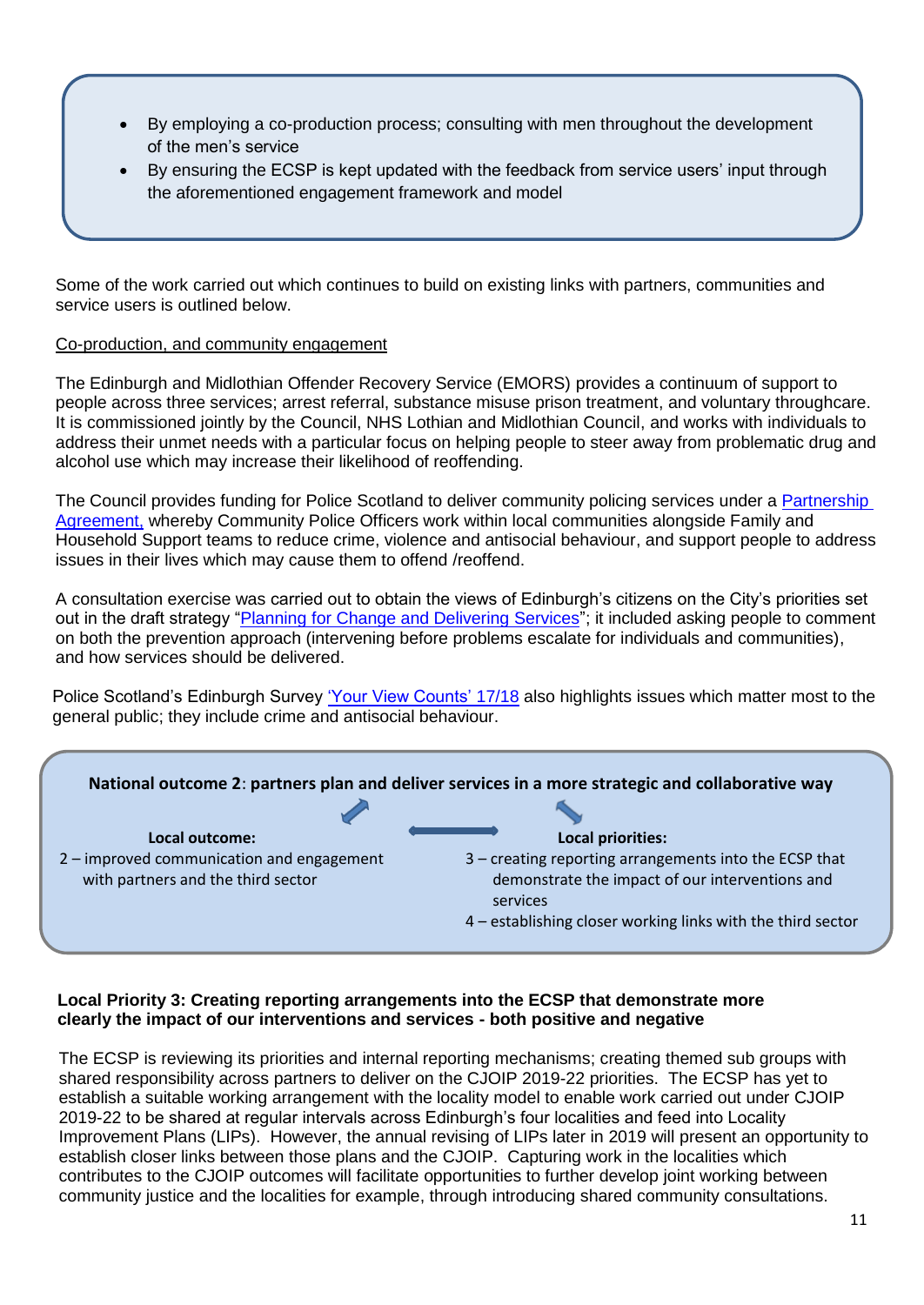- ECSP core membership to develop appropriate and workable sub groups to support the activities outlined in the CJOIP action plan
- Identifying common ground across CJOIP activity and the work detailed under the respective LIP's community safety themes
- ECSP to explore with locality managers how best to improve linkages between the ECSP and the newly created local community planning partnerships
- ECSP to begin developing a dataset on its performance using relevant quality indicators
- Through development of a Community Safety Strategy which will link into key CJOIP activity and report to the ECSP

#### Community Safety Strategy 2020 - 2023

The new 2020-2023 Community Safety Strategy is currently being developed to contribute to the Scottish Governments national outcome for citizens to "live in communities that are inclusive, empowered, resilient and safe". In developing the new strategy, the Edinburgh Community Safety Partnership took the decision to further widen the scope of the previous requirement to produce an Antisocial Behaviour Strategy and provide a framework for partners to tackle antisocial behaviour, as well as identifying and addressing broader community safety issues.

 In working towards identifying priorities to be taken forward through partnership working, a series of key stakeholder events have taken place where three city wide key priority themes have been identified:

- Young People at risk of offending or who become victims of crime
- Tackling antisocial behaviour specifically and the impact of noise
- Cyber Safety

The Community Safety strategy will cut across and link with a very broad range of existing plans and strategies, specifically the CJOIP and the Youth Justice Strategy, in providing early intervention and preventative opportunities and approaches over planned phases of activity under the governance of the ECSP and the Edinburgh Children's Partnership; offering clearer links and areas of common interest, exploiting synergies created by aligning aspects of the strategies, and coordination of effort to maximise impact and outcomes for the people of Edinburgh.

Short life working groups have been created to explore each of the three themes, utilising intelligence, data, trends and patterns and the broader national context to identify existing relationships, promote a partnership approach, and realise the potential benefits of strategic alignment to complement rather than duplicate effort.

#### **Local priority 4: Establishing closer working links with the third sector**

A development session between the ECSP and third sector partners held in early 2018 and hosted by the [Criminal Justice Voluntary Sector Forum,](http://www.ccpscotland.org/cjvsf/) highlighted that although Edinburgh benefitted from a large and active voluntary sector, for many third sector organizations, engagement and communication with the ECSP was limited. This had led to a lack of clarity within the third sector about the work of the ECSP and how those organisations could contribute to the community justice agenda. Recommendations are being taken forward in 2019-22 to address those issues including:

- Establishing clear routes for consistent and meaningful communication and engagement between ECSP and the third sector
- Exploring whether there is appetite within the voluntary sector for establishing a local community justice forum and whether it could serve as a suitable vehicle in supporting stronger ECSP /third sector collaboration in community justice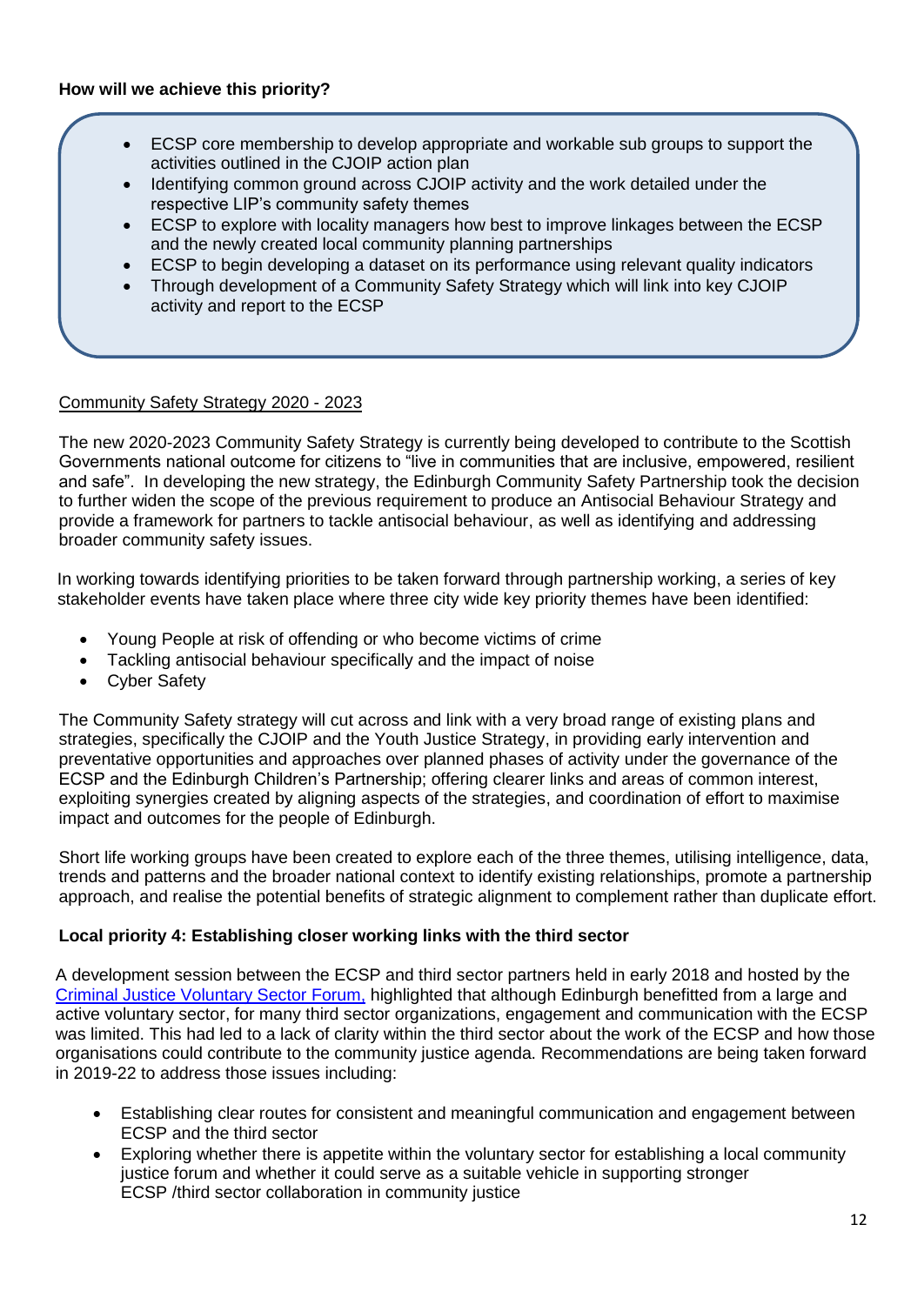- An ECSP member from the Third Sector is consulting with those organizations contributing to the community justice agenda, on the most effective way for the sector to be represented at the ECSP
- The Third Sector will also explore how it would like to be informed of the work and developments of the ECSP to ensure that it can support, respond, and contribute to the work of community justice at the right time
- By engaging with community planning to ensure third sector connectivity; this will be explored via Neighbourhood Networks which are being established in each locality and will link in with the Third Sector

Some existing working examples which contribute to local outcome 2 are noted below.

#### Collaborative working

•

- The EMORS mentioned above, is commissioned jointly by Edinburgh Council, Midlothian Council and the NHS.
- The Family and Household Support service is a collaboration of community safety, housing support and family support, brought together to deliver a holistic approach to supporting people to live fulfilling, safe and healthy lives. Community police officers work closely with Family and Household Support to employ a preventative approach to reduce crime, antisocial behaviour and offending.
- Multi-Agency Public Protection Arrangements (MAPPA) partners in [Edinburgh Lothians and Scottish](https://www.midlothian.gov.uk/download/downloads/id/2442/mappa_annual_report_2017-18.pdf)  [Borders](https://www.midlothian.gov.uk/download/downloads/id/2442/mappa_annual_report_2017-18.pdf) continue to work across geographical boundaries to ensure risk is managed appropriately and that the public is protected.
- The Community in Motion initiative which promotes problem solving, restorative approaches to build safer and stronger communities, has been reviewed and two areas of development are being progressed as follows:
	- o The [Stronger North](http://www.edinburgh.gov.uk/info/20043/community_safety/1166/strongernorth) model which involves listening to residents' concerns about antisocial behaviour and community safety, and working to make communities safer, is being extended to the whole of Edinburgh
	- o A mapping exercise is being conducted to clarify pathways for people in the criminal justice system who access and receive mentoring support; this will facilitate better co-ordination of mentoring interventions across Criminal Justice Social Work services and partner agencies

#### Leveraging resources for community justice

As part of the ECSP's review of its priorities and supporting sub group structure, community justice partners will collectively consider the human and financial resources they can contribute to the aspirations of the CJOIP 2019-22. This exercise will ensure that the responsibilities for community justice activities are shared appropriately and fairly across all relevant partners.

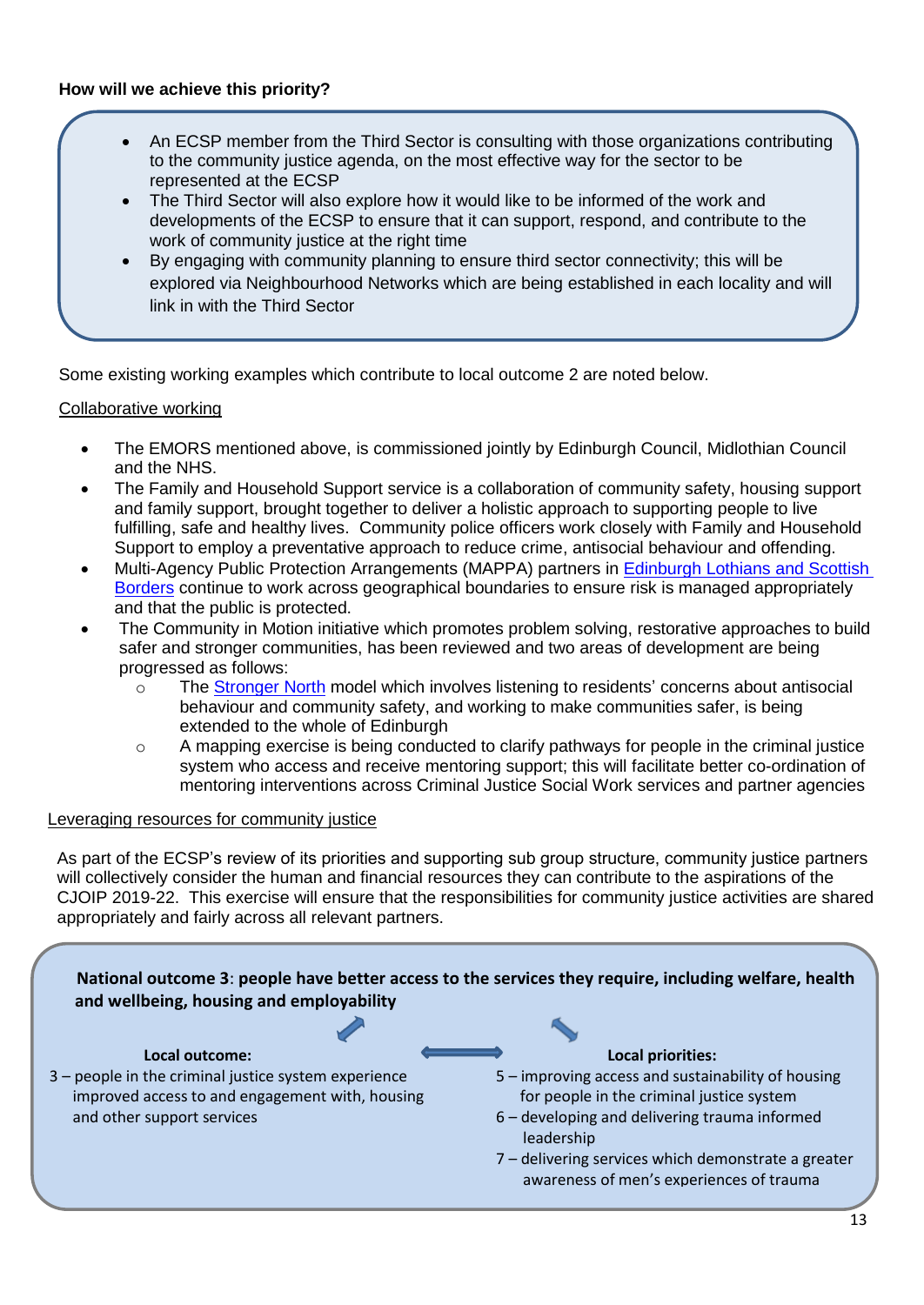#### **Local priority 5: Improving access and sustainability of housing for people in the criminal justice system**

Having settled accommodation is vital to successful community reintegration. It contributes to stability in a person's life and supports desistance however, national statistics show that spending time in prison increases the risk of homelessness and that half of prisoners lose their tenancy or accommodation whilst in custody, while over a third did not know where they would be staying on their release<sup>10</sup>. Data on the percentage of households presenting as homeless in Edinburgh due to being discharged from prison has remained constant over the past six years averaging 120 per annum, representing 3.3% of homeless presentations. It is recognized that addressing the housing needs of people released from a short term prison sentence (less than four years) is complex, but that good practice employs a proactive approach of assessing housing need on entry into custody so that avenues for retaining a tenancy during a sentence can be explored, for example putting a payment arrangement in place from prison where possible, to prevent eviction due to rent arrears.

The high cost of housing in Edinburgh coupled with demand for affordable and social housing outstripping supply, has seen increasing numbers of people being housed in the private rented sector. This puts people in the criminal justice system at a particular disadvantage since they are often marginalized, have complex needs, and may be perceived as 'undesirable or undeserving' by private landlords /private housing providers. Therefore, the challenge to improve housing outcomes for this group is a priority for partners.

#### **How will we achieve this priority?**

- Council staff working in Access to Housing and Support Services being co-located in HMP Edinburgh to support collaboration with Scottish Prison Service residential staff in implementing the **Sustainable Housing on Release for Everyone** (SHORE) standards
- Establishing the housing situation of each person entering prison, irrespective of the length of their sentence, including those on remand
- Supporting short term prisoners to retain their tenancies where possible, through implementing the [SHORE](http://www.sps.gov.uk/Corporate/Publications/Publication-5363.aspx) standards
- Ensuring that every prisoner's housing situation is assessed prior to release, with an emphasis on those who will be accessing homelessness services
- Supporting pre-release prisoners to access housing on release, including the opportunity to have a housing options interview, a homelessness assessment if appropriate, and assistance to complete an Edindex (application for social Housing in Edinburgh), to enable clients to start bidding for social housing as soon as possible
- Reducing barriers to accessing housing e.g. financial barriers; exploring rent deposit and guarantee schemes as part of housing options
- Ensuring vulnerable groups within the prison population e.g. those on remand, those serving very short sentences, women, young people, and those who were homeless on entering prison, are assessed and signposted to housing support where appropriate
- Engaging with partner landlords e.g. Housing Associations, through the Edindex social housing application process, to secure accommodation on a case by case basis
- Monitoring access to housing services for people leaving custody; Throughcare Support Officers try to gather this information however, it may not be readily available for prisoners who do not engage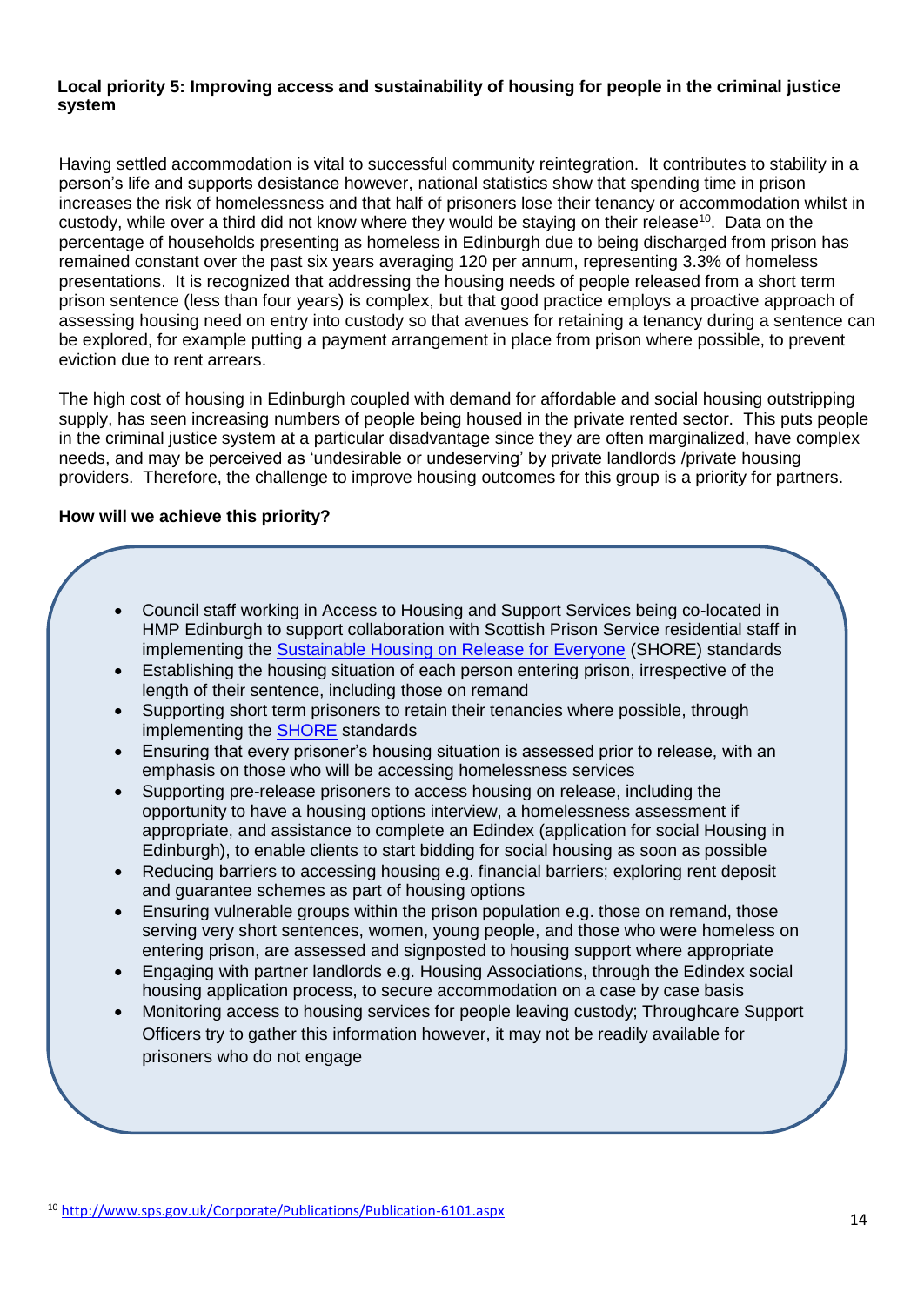Some examples of ongoing activity which supports this local outcome are outlined below.

#### Working to improve access to housing services

Since April 2018, partners have implemented the SHORE quality standards mentioned above, which are driving improvements in this developing area of work. Staff engage with those entering prison so that interventions to prevent homelessness on release may be employed as early as possible. Prisoners subject to the Multi Agency Public Protection Arrangements (MAPPA) are overseen by the Housing Sexual and Violent Offender Liaison Officer (SAVOLO) Prison Outreach Officer. The appropriate interventions are employed with prisoners eight weeks ahead of their release date.

The structure established under Safer and Stronger Communities mentioned above, which brought together community justice and homelessness and housing support services, has supported the work taken forward to implement the SHORE standards, and facilitated building links and strategic planning across Criminal Justice Social Work, Access to Housing and Support Services, and Scottish Prison Service staff.

#### Financial inclusion

The Council's Advice Services provides an outreach debt advice service, accessed by referral, to prisoners in HMP Edinburgh. The service also offers debt advice to prisoner's families; this takes place in the Visitors Centre at HMP Edinburgh. In implementing the SHORE standards, it is the intention to assess a prisoner's housing status on entry to prison and as part of this assessment, financial situation may be taken into account, for example when accessing benefits to cover rent and/or rent arrears. In addition, the Department of Work and Pensions (DWP) hold outreach appointments in HMP Edinburgh providing pre-release prisoners with benefits advice; engagement with the service is voluntary. For people serving their sentences in the community, procedures exist to support them so that they do not experience financial loss as a result of complying with their sentence.

The Advice Services are currently being reviewed to ensure that people can access tailored welfare benefits and debt advice at the right time; this includes looking at provision of specialist income/benefits advice to pre-release prisoners.

A specialist Income Maximization Officer is based in each of Edinburgh's four locality offices and supports Council tenants to sustain their tenancies by providing advice on accessing benefits and assisting with rent arrears. A universal service offering benefits and income advice is available to all citizens through the Council's city centre based Advice Shop.

#### **Employability**

The Council funded Encompass employability programme supports people living with complex needs who have lived experience of the criminal justice system and/or homelessness. During 2017/18, its first year of operation, it has supported 325 people. The service has recently benefited from a new look environment funded by the Clothworkers' Foundation which has enabled new learning zones to be created and the provision of more up to date technology in a welcoming environment which encourages creativity.

#### **Local priority 6: Developing and delivering trauma informed leadership – this includes training across service areas and training evaluation**

Research has shown that people who have lived through trauma and adversity are over represented in the criminal justice system. Partners recognize that providing appropriate responses to encourage meaningful and motivated service user engagement requires staff to develop an increased understanding and awareness of trauma, how it impacts on behaviour, and how to appropriately support people who have experienced trauma, including supporting people to enhance existing resilience. The Scottish Government commissioned NHS Education for Scotland (NES) to deliver [Transforming Psychological Trauma; A](https://www.nes.scot.nhs.uk/media/3983113/NationalTraumaTrainingFramework-execsummary-web.pdf)  [Knowledge and Skills Framework for the Scottish Workforce](https://www.nes.scot.nhs.uk/media/3983113/NationalTraumaTrainingFramework-execsummary-web.pdf) which is designed to help staff build an understanding of their strengths and areas for development across different levels of service delivery from specialist to non-specialist. It also aims to help managers understand the training needs of their staff,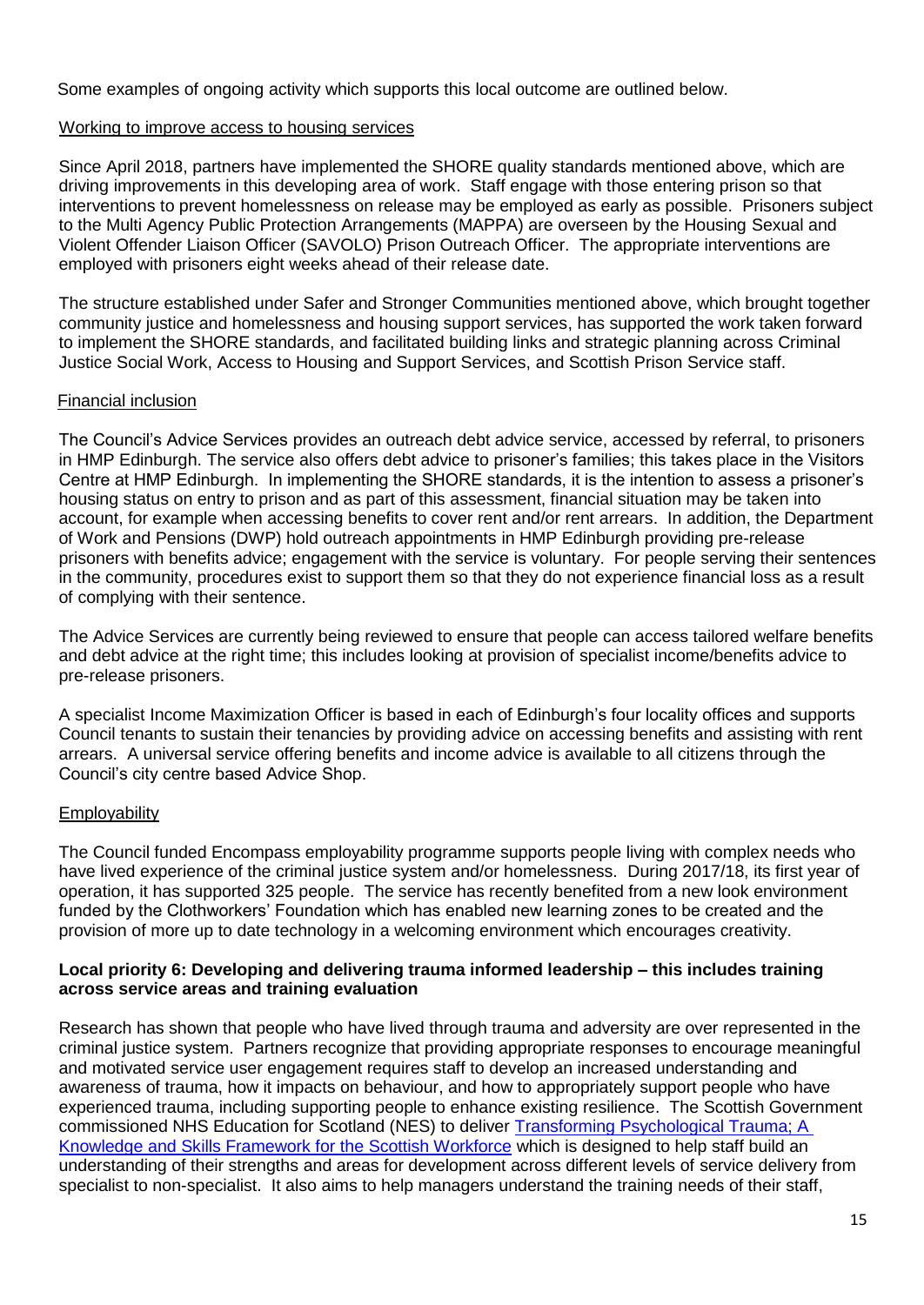and to assist trainers in developing evidence based training packages. The ECSP seeks to fully embrace this work and embed trauma informed leadership across its services.

#### **How will we achieve this priority?**

- Through piloting a trauma informed leadership coaching approach, as part of Community Justice "Towards Trauma Enhanced Practice" pilot
- By extending trauma leadership coaching across all Safer and Stronger Communities
- By working to mainstream trauma informed approaches across Safer and Stronger Communities to mitigate the impact of trauma and reduce barriers to accessing services for those affected, so that they experience improved outcomes, including better health outcomes
- Through evaluating the impact of trauma leadership training sessions and coaching
- Building service user engagement into areas where trauma informed practice will be taken forward to ensure efficacy of the model
- Sharing learning from the development of trauma informed approaches in Safer and Stronger Communities, across other partner agencies

#### **Local priority 7: Delivering services which demonstrate a greater awareness of men's experiences of trauma and common impacts into adulthood, including effects on mental health**

Trauma informed approaches have been developed and implemented across some women's services for example, the Willow service mentioned above under Local Priority 2. Willow is a partnership between the Council, NHS Lothian and the third sector providing individualized support to women in the criminal justice system and working with them to reduce barriers to their accessing and engaging with services to improve their health, wellbeing and skills; supporting them live offence free lives. Willow has been shown to successfully facilitate improvements in women's lives across a range of areas, and partners recognize that the opportunity exists to pilot the successful evidence based approaches used in women's services, within men's group work services.

#### **How will we achieve this priority?**

 By piloting the application of a trauma informed service model in group work services for men, including:

- Undertaking a prevalence study to ascertain trauma experiences in men accessing criminal justice social work services
- Developing a trauma informed men's service; specifically designed to support men in the criminal justice system
- Developing and delivering a trauma and mental health training for social work staff in groupwork services to align with The Scottish Psychological Trauma and Adversity [Training Plan,](https://www.nes.scot.nhs.uk/media/4236974/FINAL%20REVISED%20CONSULTATION%20NESD0715-NATIONAL-TRAUMA-TRAINING-STRATEGY-V7-DL.pdf) and working towards Trauma Enhanced Practice (Level 3)
- Provision of trauma informed leadership coaching for social work managers
- Providing support to embed trauma enhanced practice across all group work services, including implementing routine trauma and mental health screening assessment
- Trialling a stage 1 trauma intervention specifically designed for men in contact with the criminal justice system

 Where possible, Community Justice Social Work seeks to collaborate with partners in developing this work; further supporting activity will include: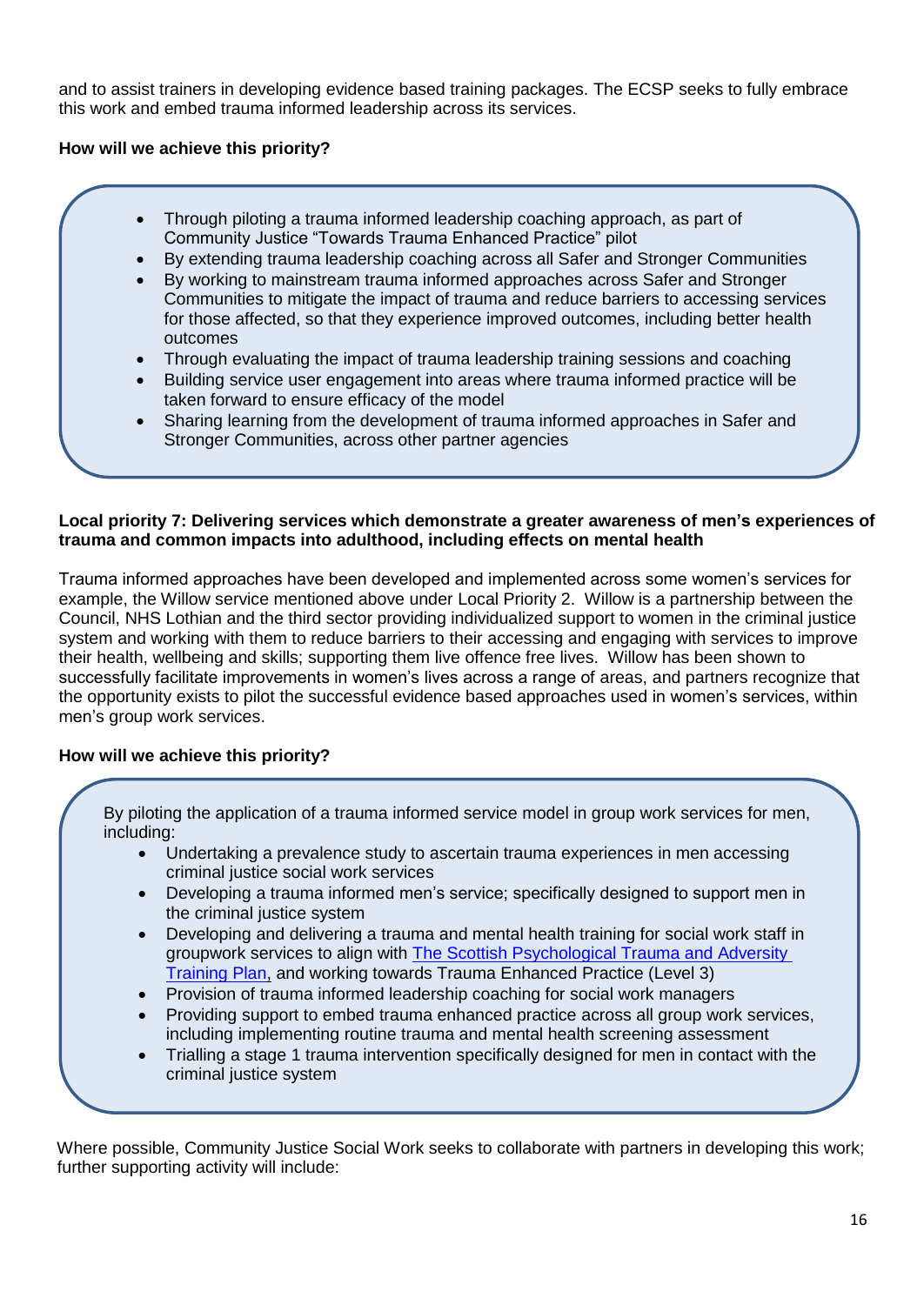- Evaluating the application of this trauma informed service model, reviewing learning of its applicability out with a mental health setting
- Considering learning and potential applicability across all Criminal Justice Social Work services

#### Mental health and wellbeing

The Scottish Government has set a target for the NHS in Scotland that 90% of patients referred for Psychological Therapies should commence treatment within 18 weeks. The [NHS Lothian Local Delivery](https://www.nhslothian.scot.nhs.uk/OurOrganisation/KeyDocuments/Documents/NHS%20Lothian%20LDP%202017-18.pdf) Plan [2017-18](https://www.nhslothian.scot.nhs.uk/OurOrganisation/KeyDocuments/Documents/NHS%20Lothian%20LDP%202017-18.pdf) reports that in January 2017, 65.2% of patients achieved the target. This figure relates to the population as a whole and there is no breakdown of people awaiting treatment by background and circumstance. People in the criminal justice system are disproportionately impacted by poor mental health therefore are likely to be over represented in this statistic. Throughcare, peer mentoring and other support services provide support to improve the mental health and wellbeing of service users however, specialist psychiatric help is limited to NHS provision.

The [Edinburgh Integration Joint Board \(EIJB\)](http://www.edinburgh.gov.uk/directory_record/626746/edinburgh_integrated_joint_board_health_and_social_care_partnership) is currently developing an Outline Strategic Commissioning Plan (OSCP) for mental health as part of its production of detailed plans for key service areas supporting the [EIJB Strategic Plan 2019-22.](https://consultationhub.edinburgh.gov.uk/hsc/draft-strategic-plan-2019-2022/) The mental health strategy has adopted the title 'Thrive Edinburgh' to reduce any stigma which may be associated with mental health services. This localized strategy once developed, will support the wider national approach where all discrimination and stigma relating to mental health is challenged and there is a commitment to delivering effective and timeous person-centred care.

The Scottish Government's [Mental Health Strategy 2017-27](https://www.gov.scot/binaries/content/documents/govscot/publications/publication/2017/03/mental-health-strategy-2017-2027/documents/00516047-pdf/00516047-pdf/govscot%3Adocument) identifies the need to increase trauma informed support for the mental health of young people who have committed offences and acknowledges that more needs to be done to improve mental health outcomes for those in the justice system. This work is underpinned by the national [Justice Strategy](https://www.gov.scot/binaries/content/documents/govscot/publications/publication/2017/07/justice-scotland-vision-priorities/documents/00522274-pdf/00522274-pdf/govscot%3Adocument) which includes a priority to improve health and wellbeing in justice settings, with a focus on mental health and addictions. The Scottish Government has also committed to increasing the workforce so that every police station custody suite and all prisons have improved access to dedicated mental health professionals.



#### **Local priority 8: Early identification of opportunities to support vulnerable people so that positive interventions can be implemented sooner**

ECSP partners recognize that getting people the right support at the right time is crucial to delivering effective interventions. Identifying and taking steps to address problems earlier before they become entrenched or intractable are key to improving outcomes for people and to making better use of resources in the face of increasing demand for services. Partners are committed to working together to continue to make the shift from crisis intervention to a focus on earlier remedies and prevention; and an approach which will also ease future demand.

Partners recognize the challenges faced in making a meaningful shift to prevention, but are confident that a collective commitment to partnership working on shared priorities to improve outcomes for people in the justice system and prevent and reduce offending, will help deliver this preventative agenda. To continue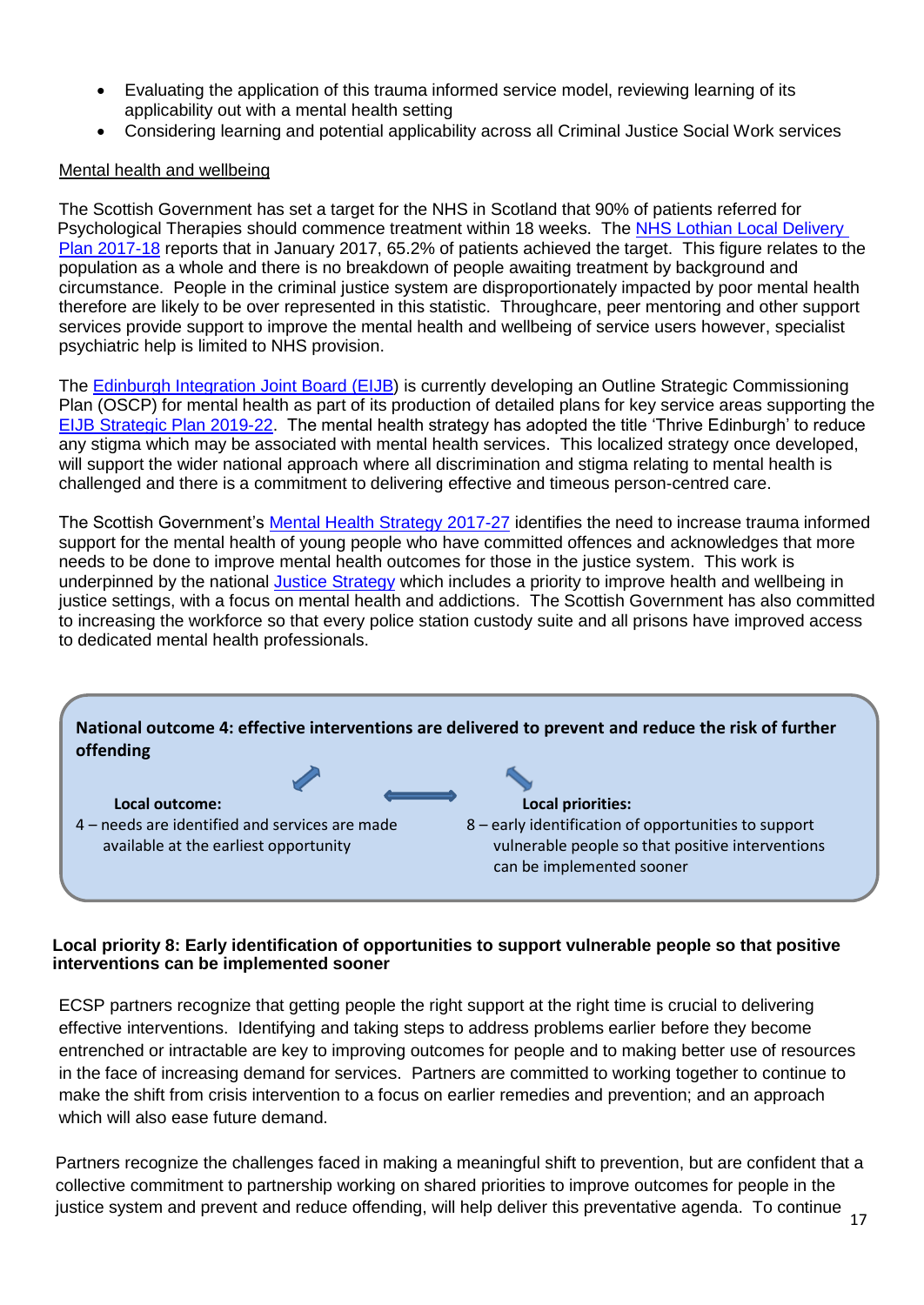the positive trajectory and build on existing prevention work, partners have agreed to work together to identify early opportunities to assist vulnerable people, as an important step in ensuring their needs are considered and met appropriately.

#### **How will we achieve this priority?**

- Through development of an Early Intervention Strategy
- Reviewing current service delivery to ensure that all opportunities to maximize the potential for positive interventions are explored; the establishment of the Restorative Justice service led by Criminal Justice Social Work is an example of this
- By getting it right first time and employing a 'one person, one plan' co-ordinated approach to intervention where possible
- Embedding and reinvigorating the Whole System Approach for young people who offend; ensuring the focus is on diversion and addressing their needs through provision of community alternatives; keeping them out of the criminal justice system where possible
- By tailoring interventions according to individual needs
- By evaluating interventions to ensure they are effective in meeting needs for example, through service user feedback
- Focusing on opportunities to support people at key transitions in their lives (which are often key risk points) e.g. being arrested, being sentenced, commencing a community disposal, being in prison, being released from prison, experiencing difficulty or crisis
- Developing effective partnership working processes to allow for the early identification of vulnerable people at risk of remand
- Working with partners to expand opportunities for bail supervision through extending community supports to those who would otherwise be placed on remand
- Ensuring the options for enhanced bail supervision are available to the most vulnerable for example, young people between 16 and 21 years of age and women who have been charged with an offence
- Improving support and engagement with young people who attend court and receive a custodial sentence
- Developing the use of the "other activity" component of an unpaid work requirement which encourages service users to tackle the causes of their offending
- Engaging with service users who have breached a community disposal to gather their views and identify learning opportunities
- Developing an evidence base of what works to inform future service delivery, for example establishing the efficacy of extending bail supervision and its impact on reducing reoffending
- Making links with communities for example through the [Turn Your Life Around](https://twitter.com/tylaedinburgh) (TYLA) project; a schools based initiative that uses extraordinary mentors who have lived through adversity and managed to turn their lives around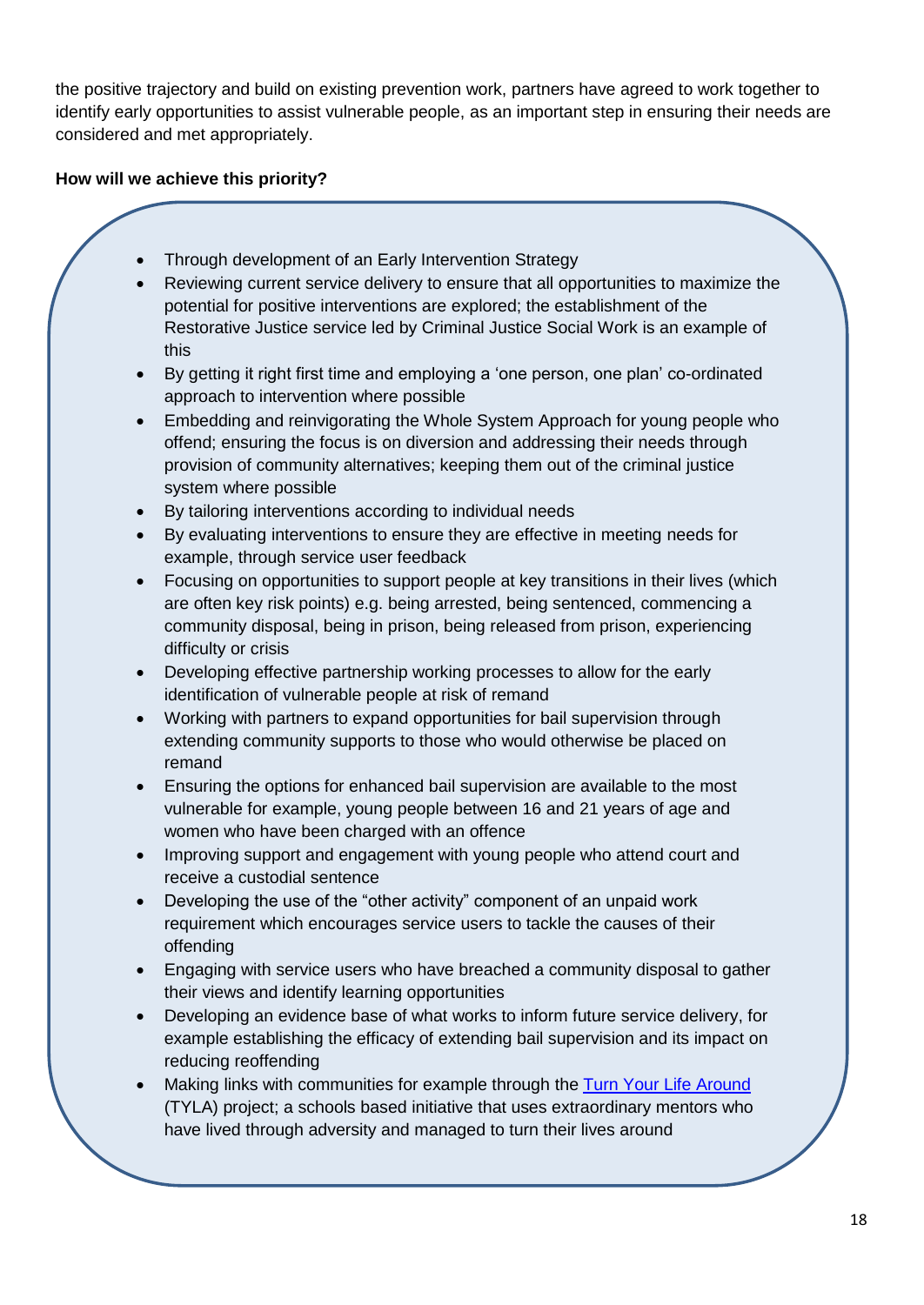A snapshot of work ongoing in support of this local outcome is below.

Many of the interventions designed to reduce the risk of offending were explained in the previous CJOIP for example, diversion from prosecution, Drug Treatment and Testing Orders, community payback orders, Alcohol Problem Solving Court, the Caledonian System (integrated approach to addressing domestic abuse combing a programme for males who have committed offences, with support services for women and children affected by domestic abuse, as both victims and witnesses), MAPPA, the Community Intervention Service for Sex Offenders (CISSO), and the aforementioned Willow, EMORS, and Community in Motion.

#### Restorative Justice

Edinburgh's Criminal Justice Social Work service offers Restorative Justice (RJ) to people on statutory supervision having been convicted of a hate crime, and the victim of that offence (or a representative). Police Scotland provides victims of hate crime with information about RJ and gains explicit consent for the Council's RJ service to contact them. An Information Sharing Protocol has been agreed and signed between the Council and Police Scotland which allows the RJ service to contact the victim of the hate offence. A fuller explanation of the RJ service is included under the Person Centric Outcomes /national outcomes 5, 6, and 7 section of this document.

#### Person-centred transitions

The ECSP recognizes the importance of employing effective person-centred transitions for people leaving supervision to improve their chances of achieving and sustaining positive destinations. This work is supported by the [Peer Mentoring and Support Service](https://www.sacro.org.uk/services/criminal-justice/peer-mentoring-service) delivered by Sacro; it is voluntary and available to people over the age of 16 under a statutory supervision order. EMORS mentioned above, provides voluntary throughcare support to people being released from prison which includes prison gate pickups and access to community support services to aid desistance.

The NHS is currently carrying out a Health Needs Assessment in HMP Edinburgh looking at current pathways in heath treatment for prisoners, which includes treatment for substance misuse and addictions, and considering the positives and negatives of those in meeting people's needs. The findings will inform future pathways and improvements going forward for delivering healthcare within the prison.

## Self evaluation

The Criminal Justice Community Intervention sector is planning to carry out a self-evaluation exercise across its teams followed by a case file audit. The findings will highlight any gaps in service provision and identify areas for improvement.

## **PERSON CENTRIC OUTCOMES**

**National outcome 5**: **life chances are improved through needs, including health, financial inclusion, housing and safety being addressed**

**National outcome 6: people develop positive relationships and more opportunities to participate and contribute through education, employment and leisure activities**

٦

**National outcome 7: individuals' resilience and capacity for change and self-management are enhanced**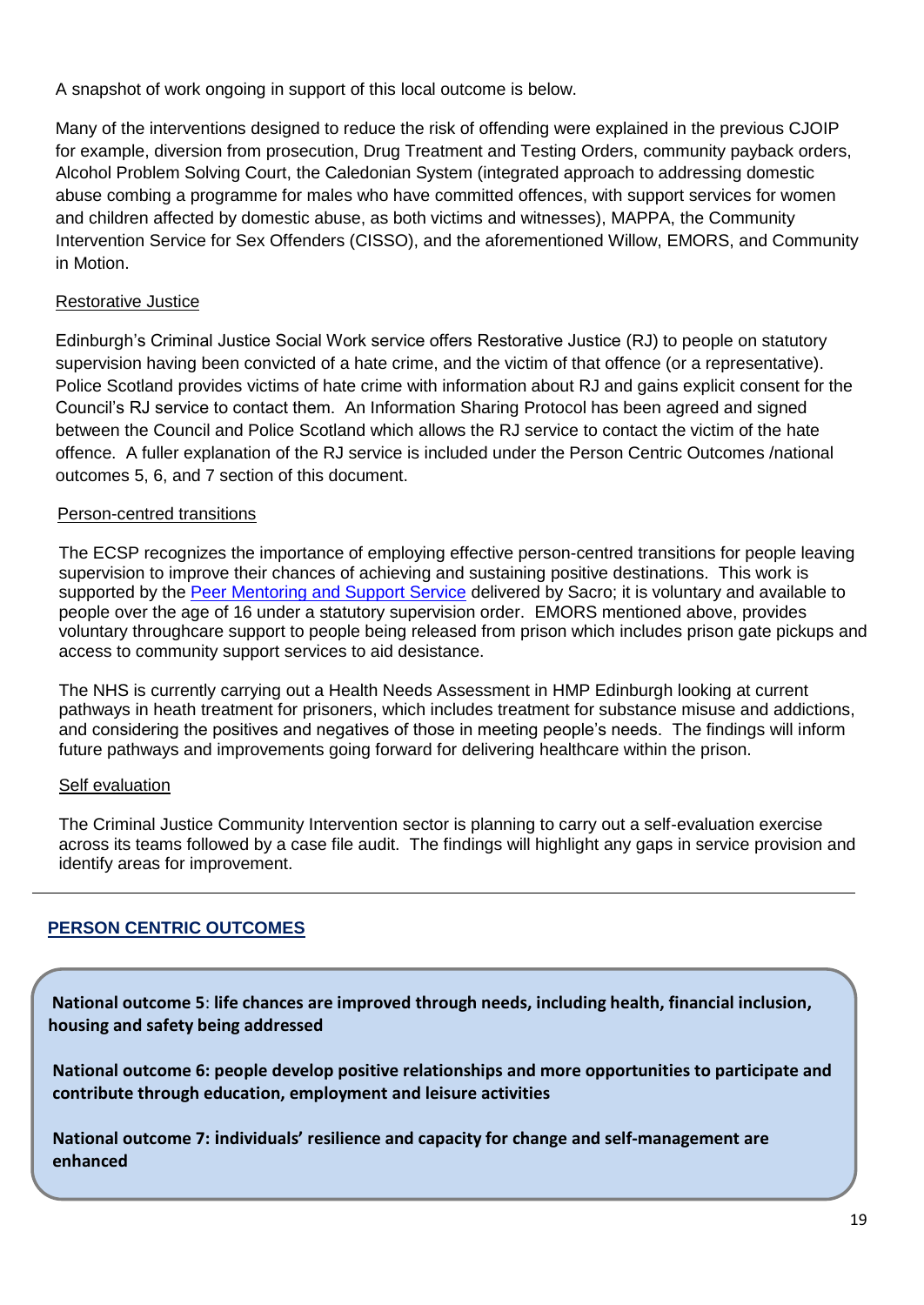The national indicators for the person centric outcomes require that individuals have made progress against those. Many of the services mentioned under national outcomes 1 to 4 and Edinburgh's local priorities such as, Family and Household Support, Peer Mentoring and Throughcare services, contribute to the person centric outcomes. Individual progress is measured using appropriate wellbeing indicators and holistic outcomes monitoring tools, such as the [Recovery Outcomes](http://www.ssks.org.uk/media/166879/recovery%20outcome%20guidance%20020616.pdf) Web.

A snapshot of partners' work ongoing, both individually and collectively, in support of the person centred outcomes, and mainstreaming prevention is below:

#### Victim Support

The Council provides funding to Victim Support Scotland in Edinburgh to work with victims and witnesses of crime so that they feel supported and encouraged to participate at all stages of the criminal justice process. Person centred support is delivered to mitigate any health problems related to the impact of crime, alongside personal safety and crime prevention advice to reduce the risk of re-victimisation. Victim Support is developing its outreach work by proactively linking in with relevant agencies /services supporting people who have past experience of the criminal justice system; recognizing that many people who have previously committed offences are also victims.

#### Police Scotland

#### *Hate Crime: A Collaborative Approach to Using Restorative Justice (RJ) to Repair the Harms:*

Hate crime can have a devastating impact on individuals, groups, and the very fabric of society. RJ offers the opportunity for a person who has been harmed ('the victim') to meet the person responsible for the harm ('the person who committed the crime'), following conviction, in a safe and positive environment, facilitated by a trained RJ facilitator. The RJ process seeks to empower the victim to express the impact that the offence has had on them and to receive answers to any questions they may have. For the person who committed the crime, understanding the human impact of their offending could have a bearing reducing shame, and on future desistance.

This newly launched service, situated within the partnership between Police Scotland's Edinburgh Division's Preventions, Interventions and Partnerships department and the Council's Criminal Justice Social Work service, seeks to capture the exciting national momentum of the Scottish Government in ensuring RJ services are widely available across Scotland by 2023, with the interests of victims at their heart, by bringing together people who have been convicted of hate crimes with the victims of the crimes. The ultimate aim is to empower victims and reduce fear and anger, and potentially reduce re-offending, through this completely voluntary process.

A collaborative, partnership approach between Police Scotland and the Council has been invaluable in developing and implementing the service, and breaking down barriers to participation for victims of hate crime. As the service is in its infancy, evaluation has not yet been possible; nonetheless, key measures of success will include participants' satisfaction (with a particular focus on victims' experience of the process and a reduction of the prejudice-based behaviours), decrease in re-offending rates, and ultimately a safer, more inclusive society.

#### *Police Scotland VOW Project – Inspiring Young People to break the cycle of re-offending using peer mentors:*

Police Scotland engage with and empower vulnerable young people to break the cycle of re-offending and pick up their shattered lives, by assisting them to make positive decisions and changes to their lives. This will in turn strengthen communities, transform lives and reduce crime and its associated victims.

No other professional bodies in Scotland are delivering this unique collaborative approach to diverting young people away from offending and it has been highlighted as best practice nationally. Police officers on the project, work with peer mentors, to break down the barriers to engage with young people, who have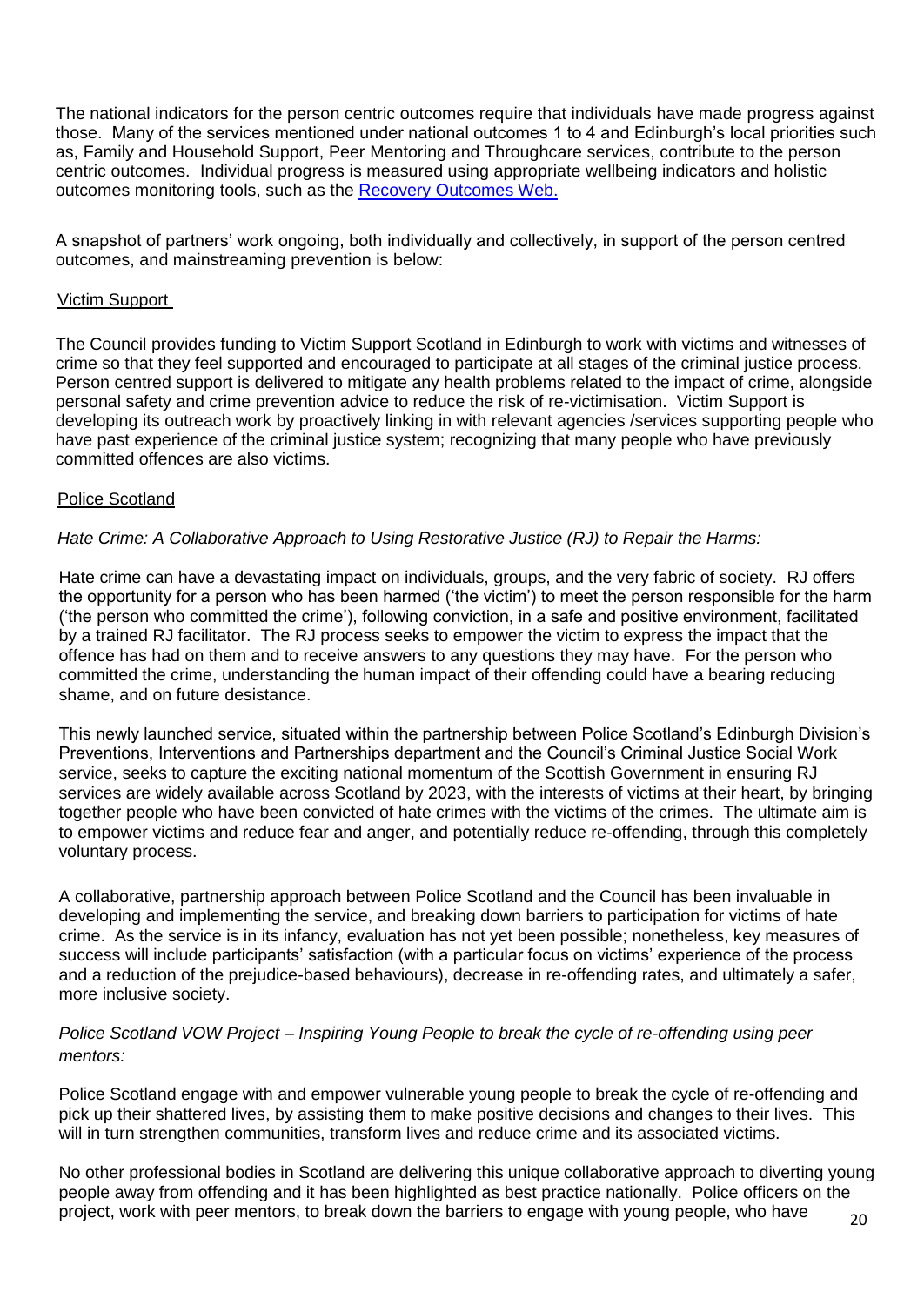suffered childhood trauma and are actively engaged in criminal and harmful risk taking behaviour. Police officers and peer mentors with formal mentoring qualifications and mental health resilience training, create knowledge and understanding from the impact of Adverse Childhood Experiences and trauma; employing a Cognitive Behavioural Therapy approach to dealing with young people's trauma based feelings, with an increased toolkit for staff to use to support young people who have been through trauma. These resilience skills are then passed on to the young person, allowing them to understand their own behaviour and what may have caused it, along with resilience techniques to improve their mental health and reduce their risk taking behaviour.

The young people are assisted in making positive choices and this is then taken further when they establish a plan of action around training, mental health resilience awareness, and finally work /further education. The project transforms the lives of the young people involved in the project, dramatically reducing their offending and increase their life chances, which will in turn reduce the number of victims from crime and strengthen communities.

#### Skills Development Scotland

In relation to education and employment, Skills Development Scotland (SDS) is taking a coaching approach to support young people who are at risk of not moving into a positive destination. This will include those involved or about to be involved in the justice system. SDS works intensively with them in school and beyond allowing them to develop career management skills. This gives them the confidence to make informed life choices with the support of an SDS work coach; SDS also support sustainable destinations. Once someone is in a positive destination SDS will maintain regular contact to ensure they sustain this, or provide support where difficulties arise.

#### **7. Governance arrangements and community planning**

The [Edinburgh Partnership](http://www.edinburgh.gov.uk/info/20133/community_planning/391/community_planning_in_edinburgh) (the Partnership) is Edinburgh's community planning partnership, bringing together public, business, voluntary, and community organisations to tackle significant challenges facing the City such as poverty. During 2018, the Edinburgh Partnership reviewed its decision making structure with the aim of;

- Strengthening community influence
- Increasing joint working
- Delivering clarity of purpose across the partnership

The new structure shown in the diagram below shows the Partnership family into which the Partnership Groups and Neighbourhood Networks feed:

Diagram 3

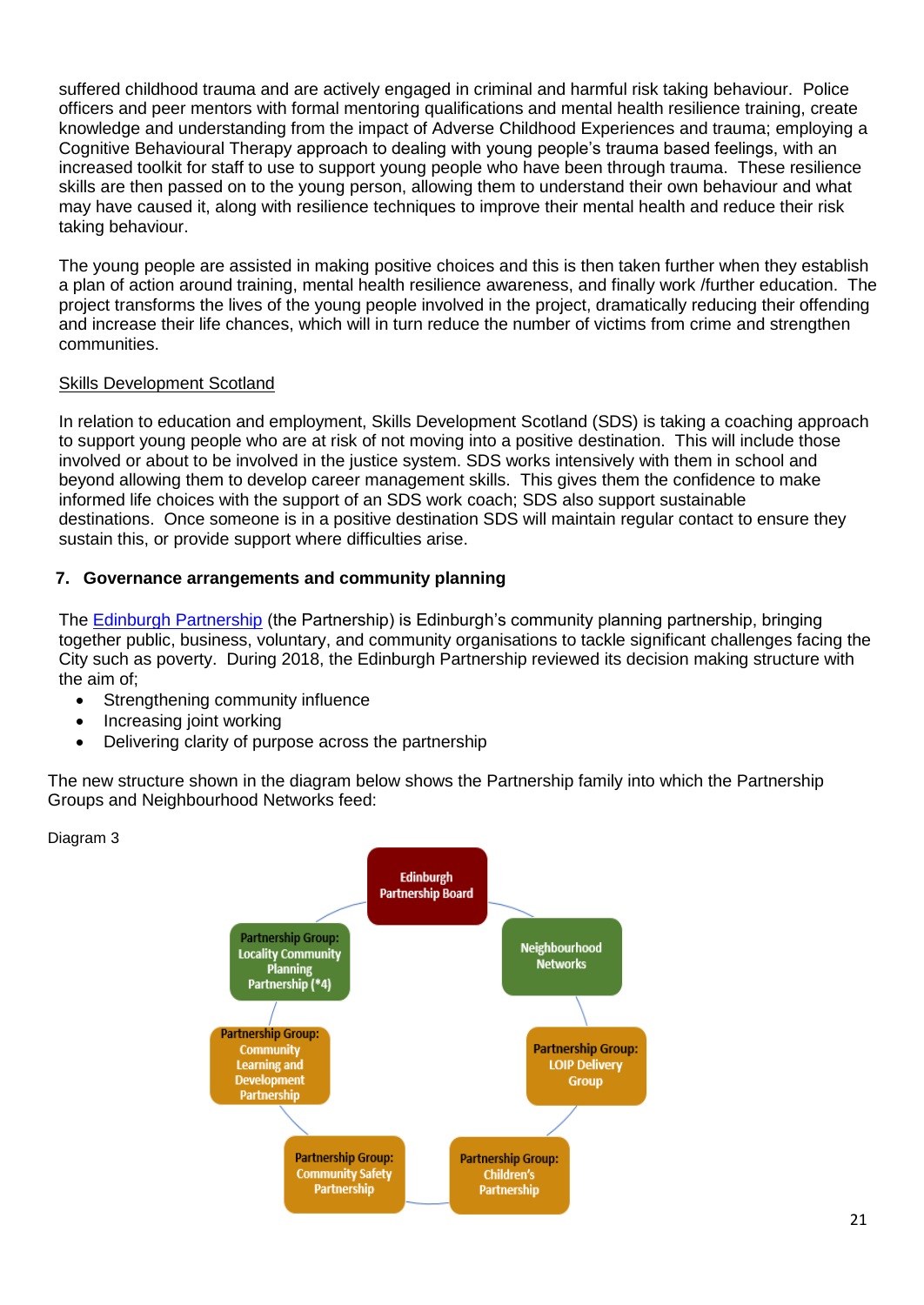The ECSP is the sub group responsible for developing, delivering and reporting on both the CJOIP 2019-22, and the Community Safety Strategy (effective from 2020 and currently being developed), on behalf of the Partnership. The ECSP will carry out an annual review of the CJOIP as well as reporting progress under the national indicators and local priorities to the Partnership annually. The CJOIP priorities and community justice aspirations to achieve a safer, fairer and more inclusive society, support the wider community planning partnership's vision and commitment highlighted in its [Community Plan 2018-28](http://www.edinburgh.gov.uk/download/downloads/id/11773/community_plan_2018_-_28.pdf) that "*Edinburgh is a thriving, connected, inspired and fair city, where all forms of poverty and inequality are reduced*", and its three priorities, that people have;

- Enough money to live on
- Access to work, learning and training opportunities
- A good place to live.

#### **8. Participation statement**

The CJOIP 2019-22 has been developed in collaboration with community justice partners and its local priorities identified through group discussion and reviewing progress under the CJOIP 17/18, including drawing upon the experiences of service users and of partners at ECSP meetings. The public, including victims of crime and service users, were invited to express their ambitions for community justice going forward and to feed into the CJOIP; feedback from the public consultation exercise has informed the activities outlined in the action plan at Appendix 3.

The ECSP is keen to raise awareness of community justice across a wide network of internal and external stakeholders, and to support this, will develop a communications plan to promote the community justice vision. This work will be jointly resourced and will include engagements events, delivery of joint training to increase staff knowledge of community justice, and promotional activity to raise the public profile of community justice locally.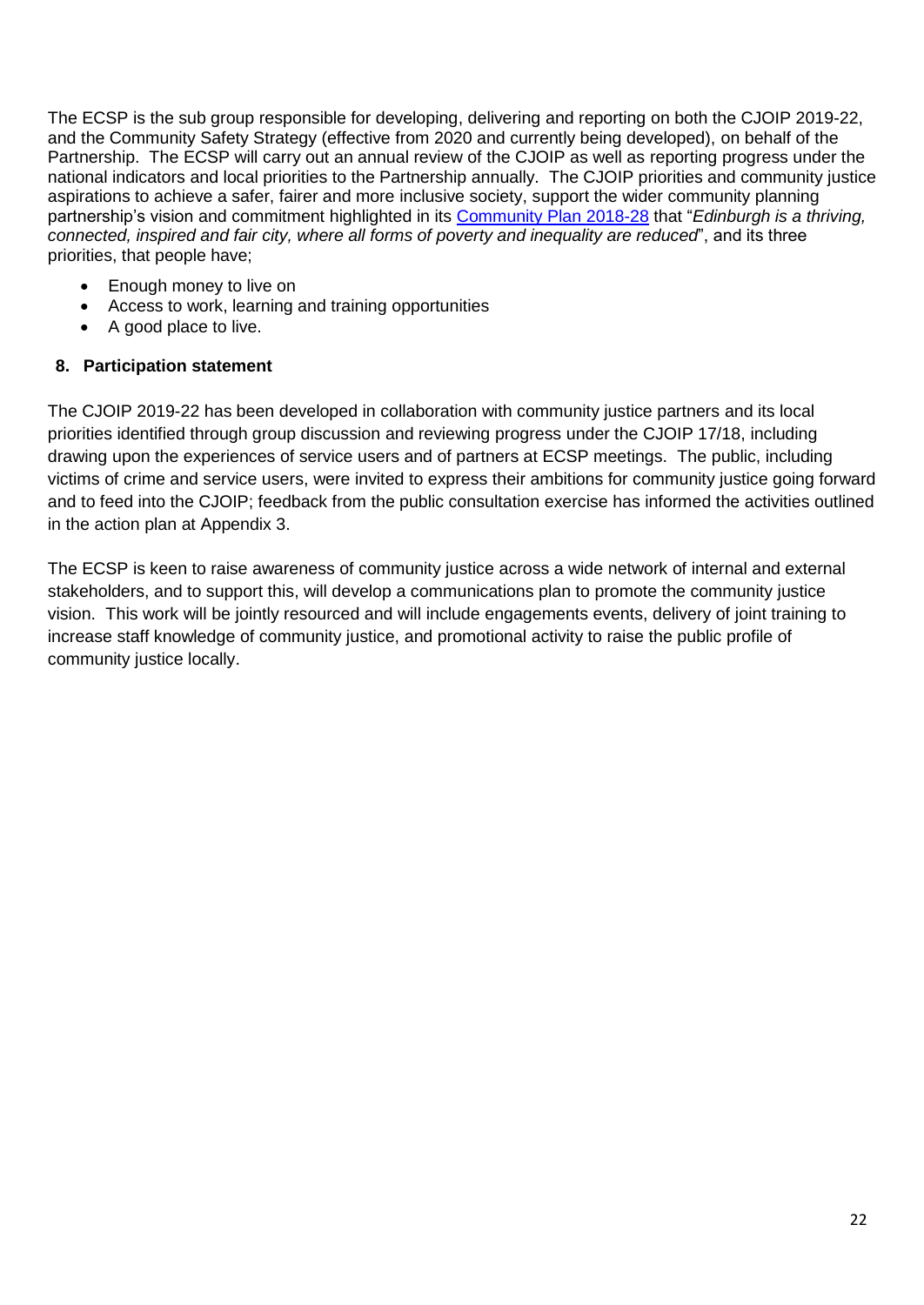#### **Appendix 1: Community Justice Partners**

Community Justice partners and members of ECSP Elected member and Chair of the CSP Chief Social Work Officer, the City of Edinburgh Council Senior Manager, Community Justice, the City of Edinburgh Council Senior Manager, Quality, Governance and Regulation, the City of Edinburgh Council Head of Children's Services, the City of Edinburgh Council Strategy and Quality Manager, Mental Health and Substance Misuse, Edinburgh Integration Joint Board Strategic Programme Manager, Mental Health and Wellbeing, NHS Lothian Superintendent, Police Scotland Area Manager, Scottish Fire and Rescue Service Governor, HMP Edinburgh, Scottish Prison Service Chief Executive, Edinburgh Voluntary Organisations Council Lead partner, Third Sector Area Manager, Skills Development Scotland Procurator Fiscal, Crown Office and Procurator Fiscal Service Scottish Courts and Tribunals Service **Appendix 2: Resources – links to other plans** Links to local plans [City Housing Strategy 2018](http://www.edinburgh.gov.uk/downloads/file/10335/city_housing_strategy_2018) Edinburgh [Partnership Community](http://www.edinburgh.gov.uk/download/downloads/id/11773/community_plan_2018_-_28.pdf) Plan 2018-28 Integration Joint Board Strategic [Plan 2019-22 \(draft\)](https://consultationhub.edinburgh.gov.uk/hsc/draft-strategic-plan-2019-2022/)

The City of Edinburgh [Council Business](http://www.edinburgh.gov.uk/downloads/file/9797/council_business_plan_2017-22) Plan 2017-22

[Edinburgh Local Police](http://www.scotland.police.uk/assets/pdf/477903/edinburgh-policing-plan-2018-2021?view=Standard) Plan 2018-21

[Antisocial Behaviour](http://www.edinburgh.gov.uk/download/downloads/id/8752/antisocial_behaviour_strategy_2016_-_2019.pdf) Strategy 2016-19

[Local Fire and](https://www.firescotland.gov.uk/media/1228026/edinburgh_local_fire_and_rescue_plan_2017.pdf) Rescue Plan for the City of Edinburgh 2017-20

Edinburgh Alcohol and Drug [Partnership Strategy](https://www.edinburghadp.co.uk/wp-content/uploads/2016/08/EADP-Strategy-and-Delivery-Plan-2015-2018.pdf) and Delivery Plan 2015-18

[Edinburgh Children's Partnership; Children's Services Plan 2017-20](https://org.nhslothian.scot/Strategies/Documents/Edinburgh%20Childrens%20Services%20Plan%20-%202017-2020.pdf)

[Locality Improvement Plans](http://www.edinburgh.gov.uk/info/20017/our_main_offices/1663/locality_improvement_plans) 2017-22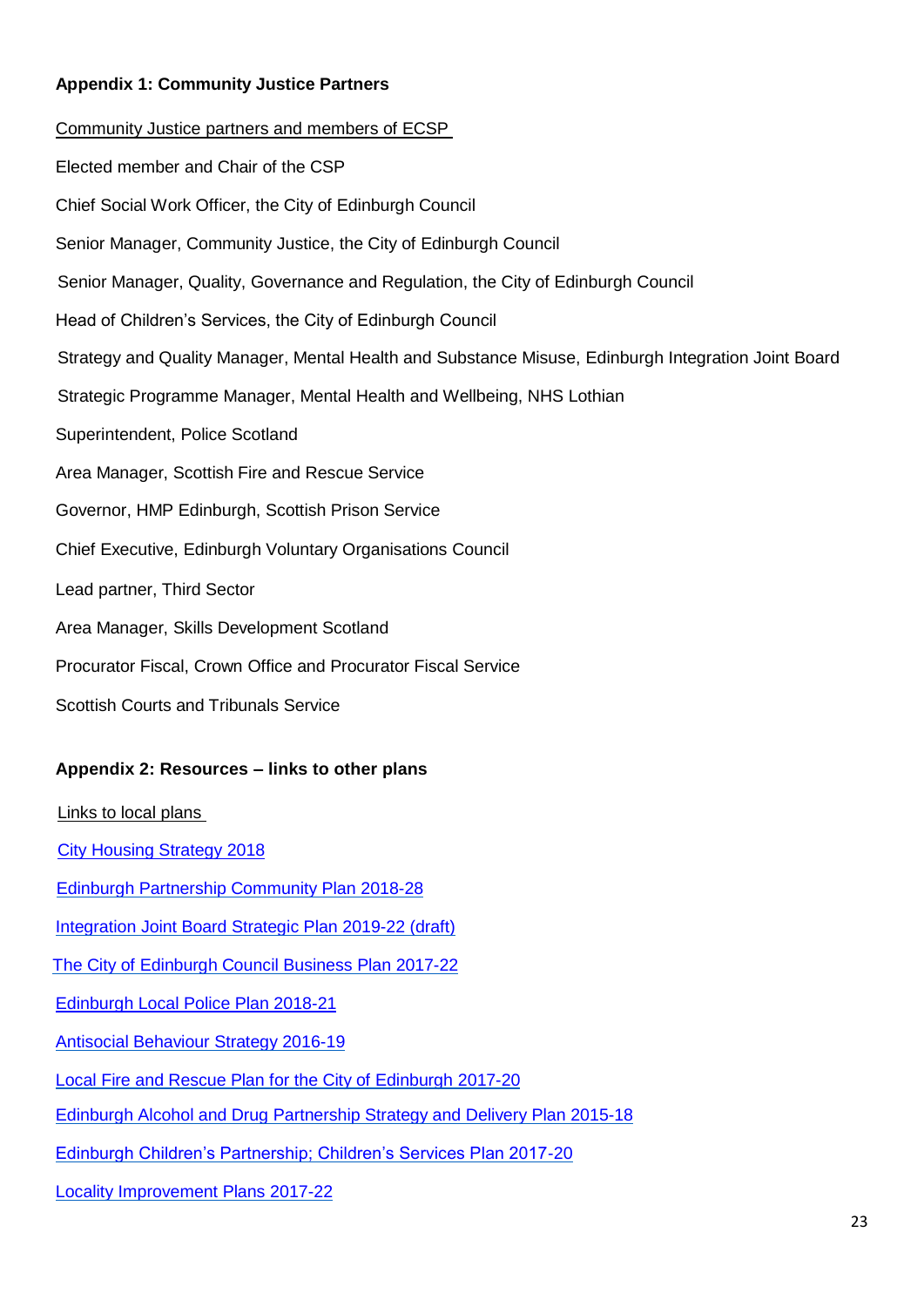#### Links to national strategies/plans

- [National Strategy for Community Justice](https://www.gov.scot/publications/national-strategy-community-justice/)
- [Community Justice Outcomes, Performance,](https://www.gov.scot/publications/community-justice-outcomes-performance-improvement-framework/) and Improvement Framework
- **[Justice in Scotland; Vision and Priorities](https://www.gov.scot/publications/justice-scotland-vision-priorities/)**
- [Scottish Prison Service Corporate Plan 2017-20](http://www.sps.gov.uk/Corporate/Publications/Publication-5169.aspx)
- [Mental Health Strategy](https://www.gov.scot/publications/mental-health-strategy-2017-2027/) 2017-27
- [Transforming Psychological Trauma; A Knowledge and Skills Framework for the Scottish Workforce](https://www.nes.scot.nhs.uk/media/3983113/NationalTraumaTrainingFramework-execsummary-web.pdf)
- [Scotland's National Performance Framework](https://nationalperformance.gov.scot/)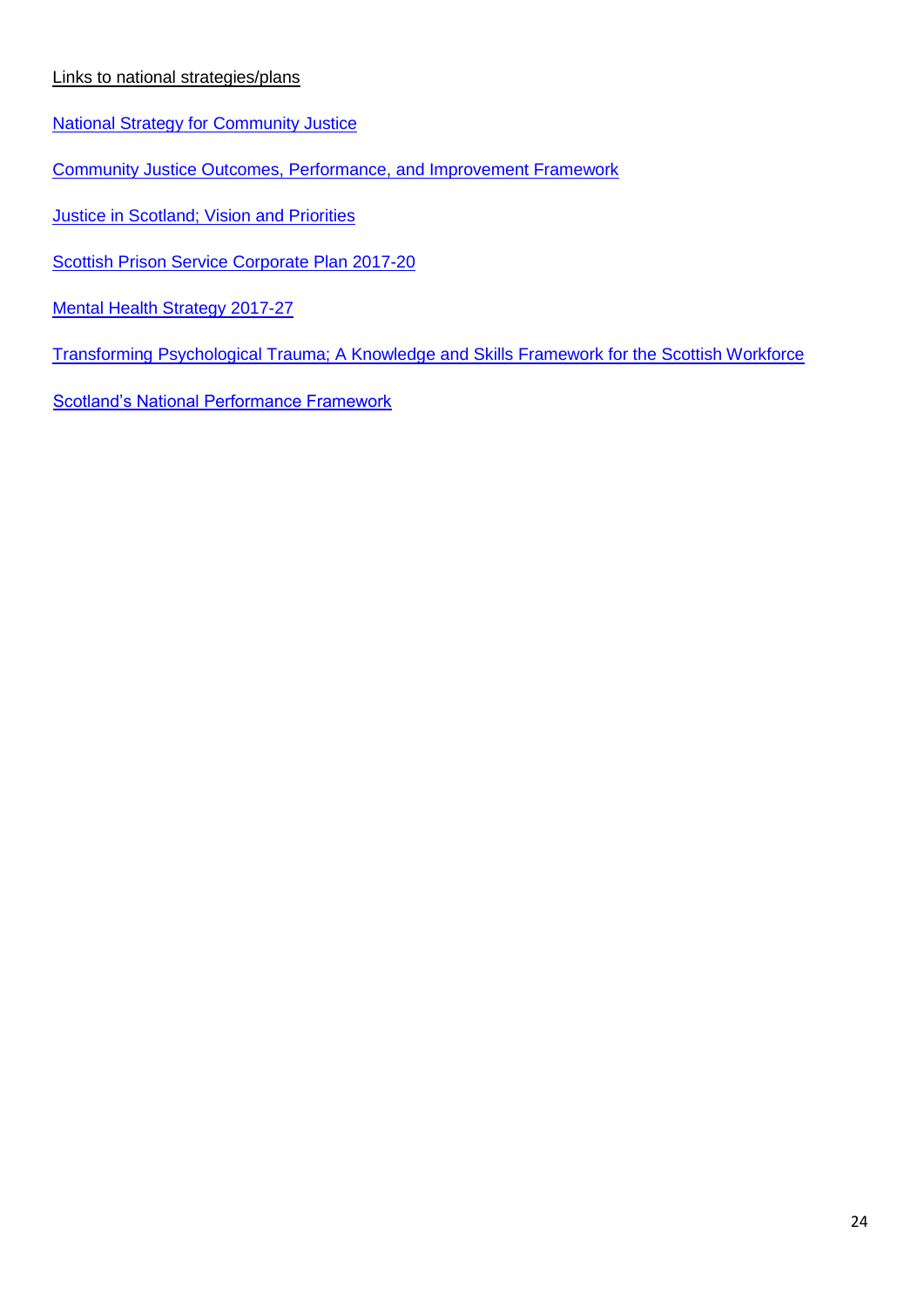## **Appendix 3**

## **Community Justice Outcomes Improvement Action Plan**

## **National outcome 1: Communities improve their understanding and participation in community justice**

National indicators:

- Activities carried out to engage with communities as well as other relevant constituencies
- Consultation with communities as part of community justice planning and service provision
- Participation in community justice, such as co-production and joint delivery
- Level of community awareness of/satisfaction with work undertaken as part of a CPO
- Evidence from questions to be used in local surveys/citizens panels, etc.
- Perceptions of the local crime rate (quantitative)

| Local outcome 1: Increased community and service user engagement          |                                                                                                                                                                                                                                                                                                                                                                                                                                                                                                                                                                                                 |                                         |                             |                                                                                                                                                                                                                                                                                                                                                                                                                                                         |  |
|---------------------------------------------------------------------------|-------------------------------------------------------------------------------------------------------------------------------------------------------------------------------------------------------------------------------------------------------------------------------------------------------------------------------------------------------------------------------------------------------------------------------------------------------------------------------------------------------------------------------------------------------------------------------------------------|-----------------------------------------|-----------------------------|---------------------------------------------------------------------------------------------------------------------------------------------------------------------------------------------------------------------------------------------------------------------------------------------------------------------------------------------------------------------------------------------------------------------------------------------------------|--|
| <b>Priority area</b>                                                      | <b>Improvement action/activity</b>                                                                                                                                                                                                                                                                                                                                                                                                                                                                                                                                                              | Lead<br>partner(s)                      | <b>Timescales</b>           | Local performance<br><i>indicator</i>                                                                                                                                                                                                                                                                                                                                                                                                                   |  |
| Establishing closer<br>links with<br>communities and<br><b>localities</b> | 1.1 Criminal Justice Social Work is represented at locality<br><b>Community Improvement Partnerships (CIPs)</b><br>1.2 Align community justice and community safety<br>planning with locality planning<br>1.3 Ensure connections are made across the related<br>strategies in Community Safety and Youth Justice<br>1.4 Establish mechanism for capturing Family and<br>Household Support activity which support community<br>justice outcomes (e.g. through making connections with<br>Stronger Edinburgh model)<br>1.5 Create a local media campaign to promote community<br>justice benefits | <b>ECSP</b><br>partners<br>collectively | Update<br><b>March 2020</b> | Sub group to be created<br>and SMART actions<br>developed;<br>1.1 sub group to<br>review Terms of Ref. for<br>CIP <sub>s</sub><br>1.2 Lead officer to<br>attend the Edinburgh<br>Partnership (EP) lead<br>officer group and<br>implement actions<br>1.3 ECSP to hold a<br>planning and priorities<br>meeting in December<br>2019; action plans to be<br>developed linked to<br>CJOIP, Community Safety<br><b>Strategy and Youth Justice</b><br>Strategy |  |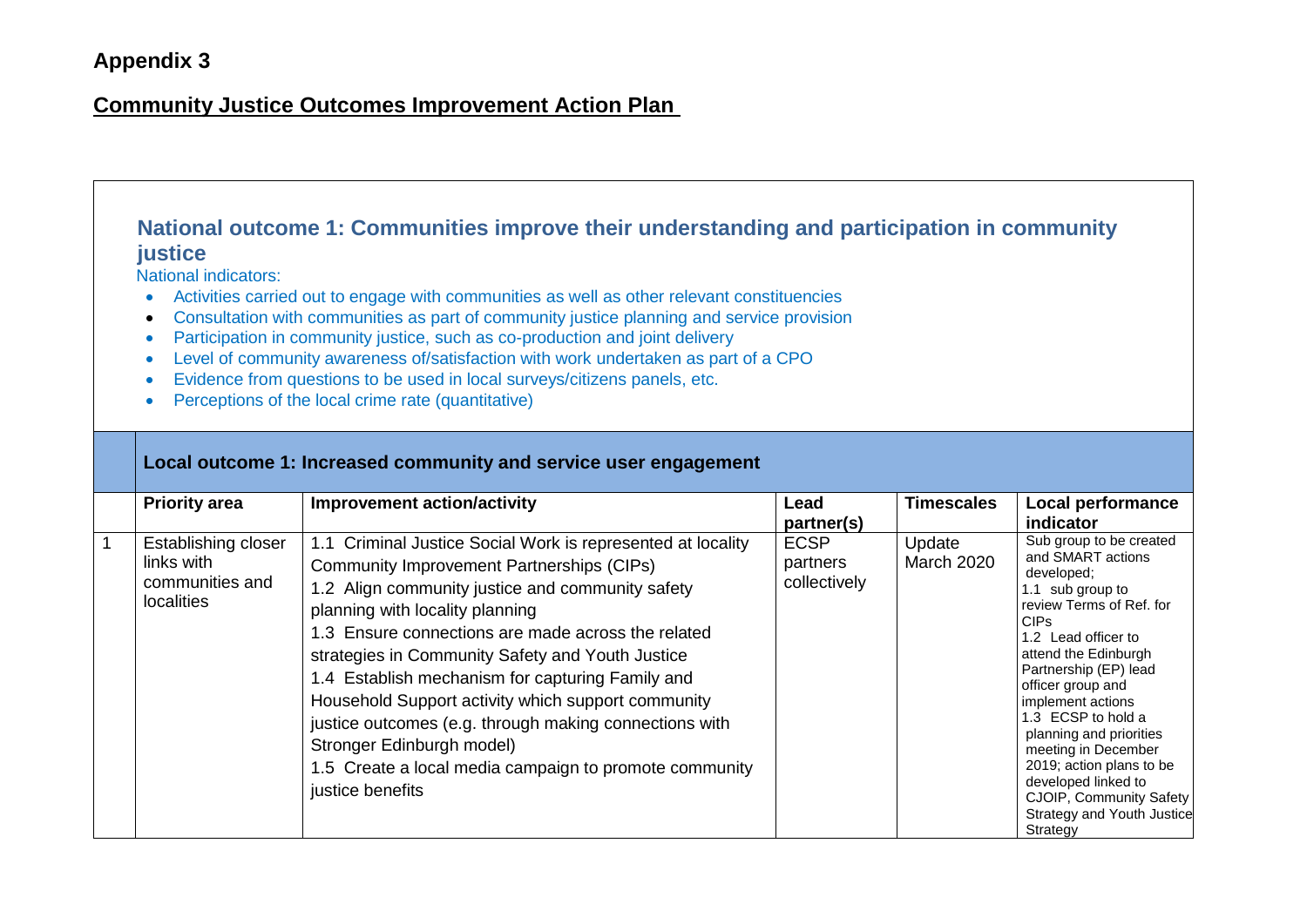|   |                                                                                                           |                                                                                                                                                                                                                  |                                                       |                             | 1.4 Invite Family and<br>Household Support to be<br>part of sub group<br>1.5 Sub group to<br>establish communication<br>plan                       |
|---|-----------------------------------------------------------------------------------------------------------|------------------------------------------------------------------------------------------------------------------------------------------------------------------------------------------------------------------|-------------------------------------------------------|-----------------------------|----------------------------------------------------------------------------------------------------------------------------------------------------|
| 2 | Increasing service<br>user engagement<br>which actively<br>informs service<br>development and<br>delivery | 2.1 Supporting and engaging with Just Us<br>2.2 Developing a framework for service user engagement<br>2.3 Developing "People's Stories"<br>2.4 Deliver regular updates to the ECSP on service user<br>engagement | Community<br>Justice<br>Management<br>Group<br>(CJMG) | Update<br><b>March 2020</b> | A Service User Strategy<br>statement is being<br>developed; once<br>completed, the CJMG will<br>develop SMART actions<br>to progress this priority |

#### **National outcome 2: Partners plan and deliver services in a more strategic and collaborative way**  National indicators:

- Services are planned for and delivered in a strategic and collaborative way
- Partners have leveraged resource for community justice
- Development of community justice workforce to work effectively across organisations/ professional/geographical boundaries
- Partners illustrate effective engagement and collaborative partnership working with the authorities responsible for the delivery of [MAPPA](http://www.gov.scot/Topics/Justice/policies/reducing-reoffending/sex-offender-management/protection)

## **Local outcome 2: Improved communication and engagement with partners and the third sector**

|   | <b>Priority area</b>                                                                                                             | <b>Improvement action/activity</b>                                                                                                                                                                                                                                                                                                                         | Lead<br>partner(s)                | <b>Timescales</b>           | <b>Local performance</b><br>indicator                                                                         |
|---|----------------------------------------------------------------------------------------------------------------------------------|------------------------------------------------------------------------------------------------------------------------------------------------------------------------------------------------------------------------------------------------------------------------------------------------------------------------------------------------------------|-----------------------------------|-----------------------------|---------------------------------------------------------------------------------------------------------------|
| 3 | Creating reporting<br>arrangements into<br><b>ECSP</b> that<br>demonstrate the<br>impact of our<br>interventions and<br>services | 3.1 ECSP to create sub groups to deliver action plan<br>activities<br>3.2 Identify common ground across CJOIP and LIP's<br>community safety themes to improve reporting<br>3.3 Improve links between ECSP and local community<br>planning partnerships<br>3.4 Develop a dataset to demonstrate ECSP performance<br>3.5 Develop a Community Safety Strategy | <b>ECSP</b><br>partners           | Update<br><b>March 2020</b> | <b>ECSP planning meeting</b><br>in December 2019 will<br>establish relevant sub<br>group and SMART<br>actions |
| 4 | Establishing closer<br>working links with<br>the third sector                                                                    | 4.1 Consult with the Third Sector on their representation at<br>the ECSP                                                                                                                                                                                                                                                                                   | <b>Third Sector</b><br>partner(s) | Update<br><b>March 2020</b> | SMART actions to be<br>developed by lead Third<br>Sector partners - to be                                     |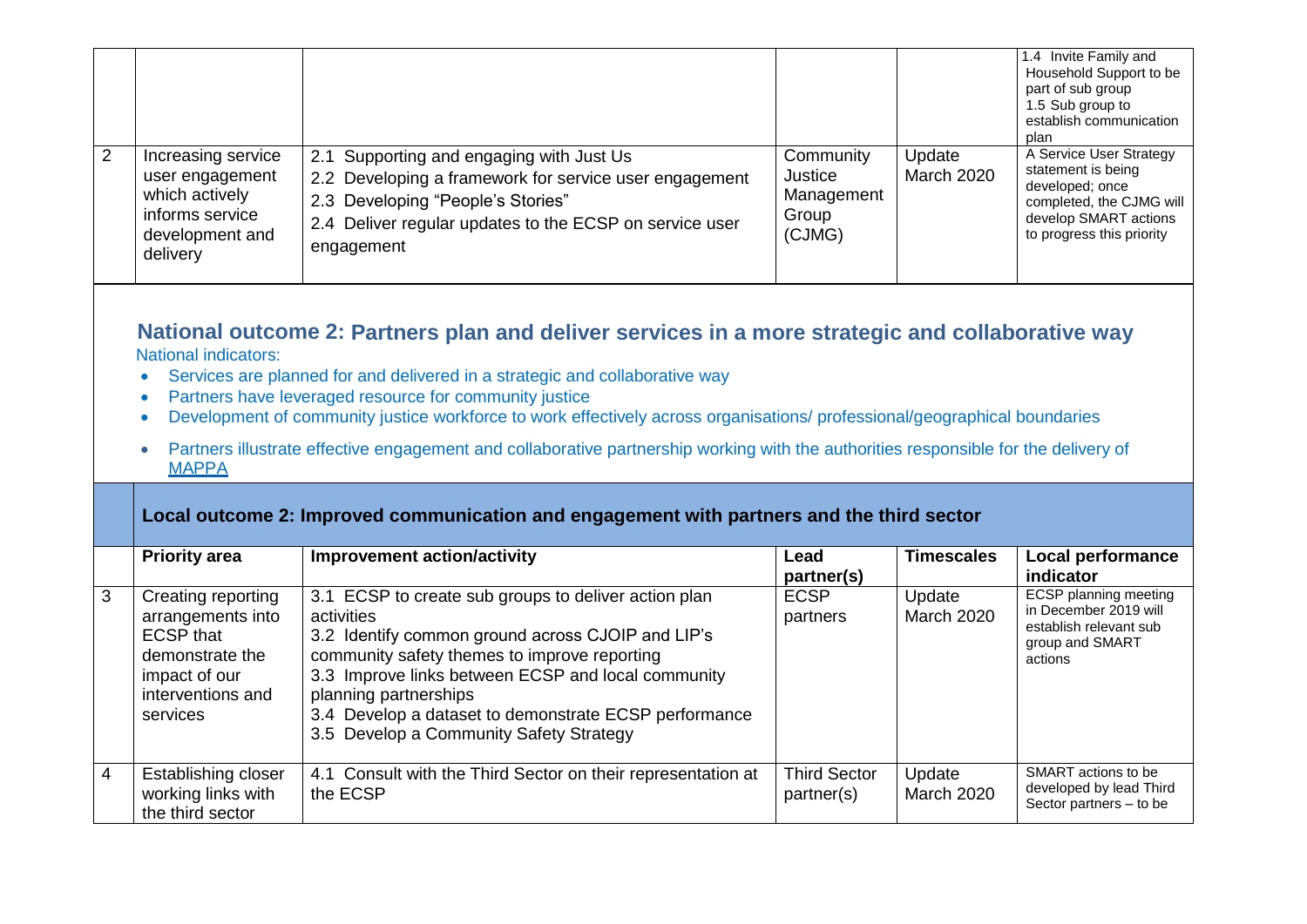|   |                                                                                                                     | 4.2 Strengthen the relationship between the ECSP and the<br><b>Third Sector</b><br>4.3 Engage with community planning to ensure third sector<br>connectivity                                                                                                                                                                                                                                                                                                                                                                                                                                                      |                                                 |                      | confirmed December<br>2019                                          |
|---|---------------------------------------------------------------------------------------------------------------------|-------------------------------------------------------------------------------------------------------------------------------------------------------------------------------------------------------------------------------------------------------------------------------------------------------------------------------------------------------------------------------------------------------------------------------------------------------------------------------------------------------------------------------------------------------------------------------------------------------------------|-------------------------------------------------|----------------------|---------------------------------------------------------------------|
|   | <b>National indicators:</b><br>$\bullet$<br>$\bullet$<br>$\bullet$<br>$\bullet$<br>had a benefits eligibility check | National outcome 3: People have better access to the services they require, including welfare,<br>health and wellbeing, housing and employability<br>Partners have identified and are overcoming structural barriers for people accessing services<br>Existence of joint-working arrangements such as processes/protocols to ensure access to services to address underlying needs<br>Initiatives to facilitate access to services<br>Speed of access to mental health services<br>% of people released from a custodial sentence (quantitative) who are: registered with a GP; have suitable accommodation; have |                                                 |                      |                                                                     |
|   |                                                                                                                     | Local outcome 3: People in the criminal justice system experience improved access to and engagement with,                                                                                                                                                                                                                                                                                                                                                                                                                                                                                                         |                                                 |                      |                                                                     |
|   |                                                                                                                     | housing and other support services                                                                                                                                                                                                                                                                                                                                                                                                                                                                                                                                                                                |                                                 |                      |                                                                     |
|   | <b>Priority area</b>                                                                                                | <b>Improvement action/activity</b>                                                                                                                                                                                                                                                                                                                                                                                                                                                                                                                                                                                | Lead                                            | <b>Timescales</b>    | Local performance<br>indicator                                      |
| 5 | Improving access<br>and sustainability of<br>housing for people<br>in the criminal<br>justice system                | 5.1 Council Housing staff to continue co-location at HMP<br>Edinburgh<br>5.2 Establishing housing situation of each person entering<br>prison<br>5.3 Support short term prisoners to retain their tenancies<br>5.4 Assess prisoners' housing situation prior to release<br>focussing on those who will be homeless on release<br>5.5 Ensure vulnerable people in prison are assessed and<br>referred for housing support where required<br>5.6 Engage with partner landlords to secure<br>accommodation for people in the community justice system                                                                | partner(s)<br>Access to<br>Housing sub<br>group | Update<br>March 2020 | Sub group will develop<br>SMART actions to deliver<br>on activities |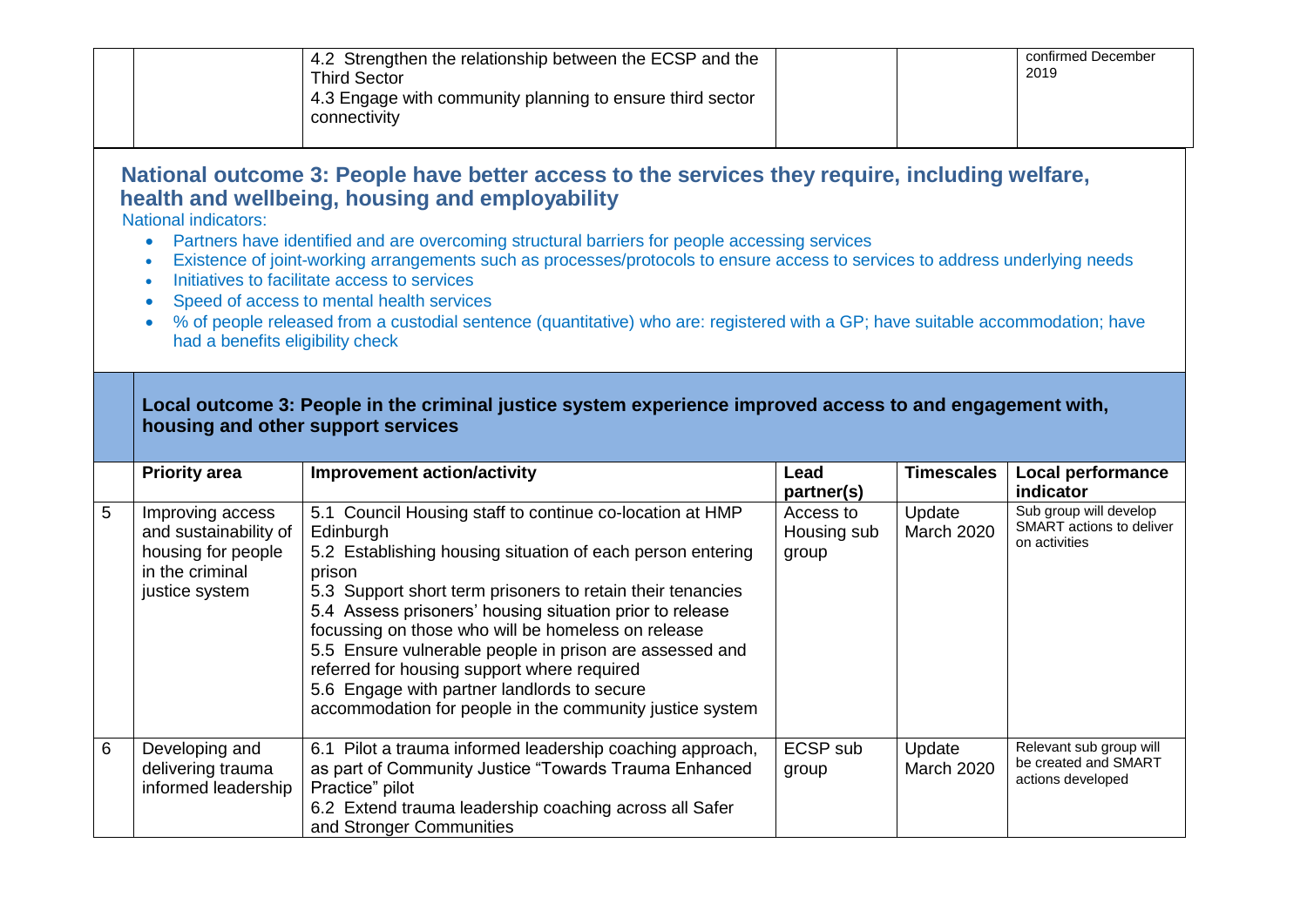|   |                                                                                                                                                                                           | 6.3 Work to mainstream trauma informed approaches<br>across Safer and Stronger Communities<br>6.4 Evaluate the impact of trauma leadership training<br>sessions and coaching<br>6.5 Take learning from the developments in Safer and<br>Stronger to other partner agencies for their consideration                                                                                                                                                                                                                                                   |                   |                             |                                                                                                                              |
|---|-------------------------------------------------------------------------------------------------------------------------------------------------------------------------------------------|------------------------------------------------------------------------------------------------------------------------------------------------------------------------------------------------------------------------------------------------------------------------------------------------------------------------------------------------------------------------------------------------------------------------------------------------------------------------------------------------------------------------------------------------------|-------------------|-----------------------------|------------------------------------------------------------------------------------------------------------------------------|
| 7 | Delivering services<br>which demonstrate<br>a greater<br>awareness of<br>men's experiences<br>of trauma and<br>common impacts<br>into adulthood,<br>including effects on<br>mental health | 7.1 Undertake a study to ascertain trauma experiences in<br>men accessing Criminal Justice Social Work services<br>7.2 Develop a trauma informed men's service<br>7.3 Develop and deliver trauma and mental health training<br>for social work staff in groupwork services<br>7.4 Provide support to embed trauma enhanced practice<br>across group work services, including implementing routine<br>trauma and mental health screening assessment<br>7.5 Trail a stage 1 trauma intervention for men in contact<br>with the criminal justice system | ECSP sub<br>group | Update<br><b>March 2020</b> | Report will be presented<br>at ECSP meeting in<br>December 2019, and sub<br>group created to develop<br><b>SMART</b> actions |

## **National outcome 4: Effective interventions are delivered to prevent and reduce the risk of further offending**

National indicators:

- Targeted interventions have been tailored for and with an individual and had a successful impact on their risk of further offending
- Use of 'other activities requirement' in Community Payback Orders (CPOs)
- **Effective risk management for public protection**
- Quality of CPOs and DTTOs
- Reduced use of custodial sentences and remand (quantitative)
	- Balance between community sentences relative to short custodial sentences under 1 year
	- Proportion of people appearing from custody who are remanded
- The delivery of interventions targeted at problem drug and alcohol use ((quantitative)
- Numbers of police recorded warnings, police diversion, fiscal measures, fiscal diversion, supervised bail, and community sentences (including CPOs, DTTOs and RLOs)
- Number of short-term sentences under 1 year

**Local outcome 4: Needs are identified and services are made available at the earliest opportunity**